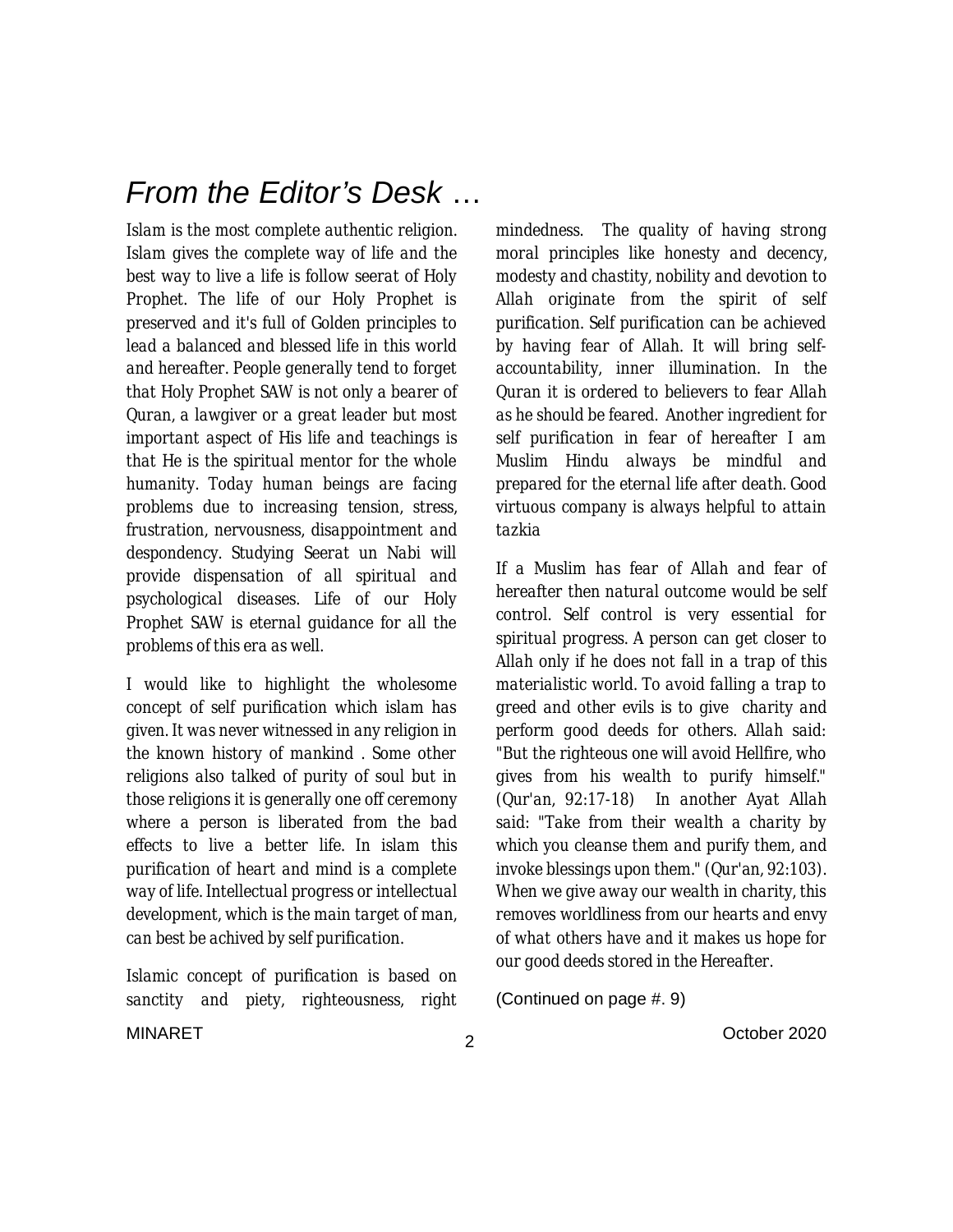## Birthday of the Holy Prophet Muhammad ( $\mathcal{E}$ )

Maulana Dr. Muhammad Fazlur Rahman Al-Ansari Al-Qader (رحمة الله)

THE month of Rabi-ul-Awwal has come – the month which forms the most memorable land-mark in the history of mankind in as much as it witnessed the birth of the Bearer of Abiding Truth and the Repository of the light of Divine Guidance, God's Last Prophet and Islam's Final Messenger, Muhammad (*剛*).

This sacred month comes every year and goes. Every year it reminds us of the birth of the Sun of Righteousness and Virtue which shone from the valley of Faran fourteen centuries ago and which has lent it the halo of sanctity and bestowed upon it the mark of distinction. Every year it revives for us the august memories of the noble and the ennobling life of the Most Perfect Man whose advent raised the progeny of Adam to the highest pinnacle of honour and glory. Every year it recalls to our mind's eye the great and glorious struggle waged heroically and successfully in the desert of Arabia by the Final and Absolute Leader of mankind  $-$  a struggle for the banishment of Darkness and the establishment of Light, a struggle for the elimination of vice in all its forms and the promotion of virtue in all its facets, a struggle for the cure of every disease of mankind and the creation of healthy existence in all the spheres of life ; social, political, moral and spiritual – a struggle which was waged in that Spring of Human History to form the nucleus and the model for entire humanity and for all time to come.

This memorable month comes every year, but do we who claim to be the followers of him who came in this month not to speak of human beings in general, for all of whom he came as much as for us – do we, do all of us, or at least most of us, even understand the real significance of this month. And, of course, deriving the requisite inspiration, renewing and reinforcing it from year to year and making it the bed – rock for building up an everprogressing life of virtue and goodness, in personal as well as social spheres, are matters only of advanced stage of religious consciousness.

Ceremonial observances have a meaning – quite a deep meaning – in the domain of Group Dynamics. Properly organized and intelligently executed, they are helpful in an appreciable measure in keeping the torch of faith burning and in bringing inspiration to the multitude. But if they are soulless, partially or wholly, or meagre, they are bound to fail in their true purpose and in achieving their real goal. We have to keep this very important fact view.

Behind the ceremonial observances, however, is the spirit which is basic in its importance and which, so long as it remains alive, keeps the flame of hope in the ideological progress of the group burning. Very unfortunately, this spirit appears to be departing from us.

Thus we are gradually becoming a people without ideals, although Islam made us the richest ideological groups on earth. We profess to believe in Islam, but the behaviour of many of us betrays hypocrisy in this regard.

The root-cause is the absence of Islamic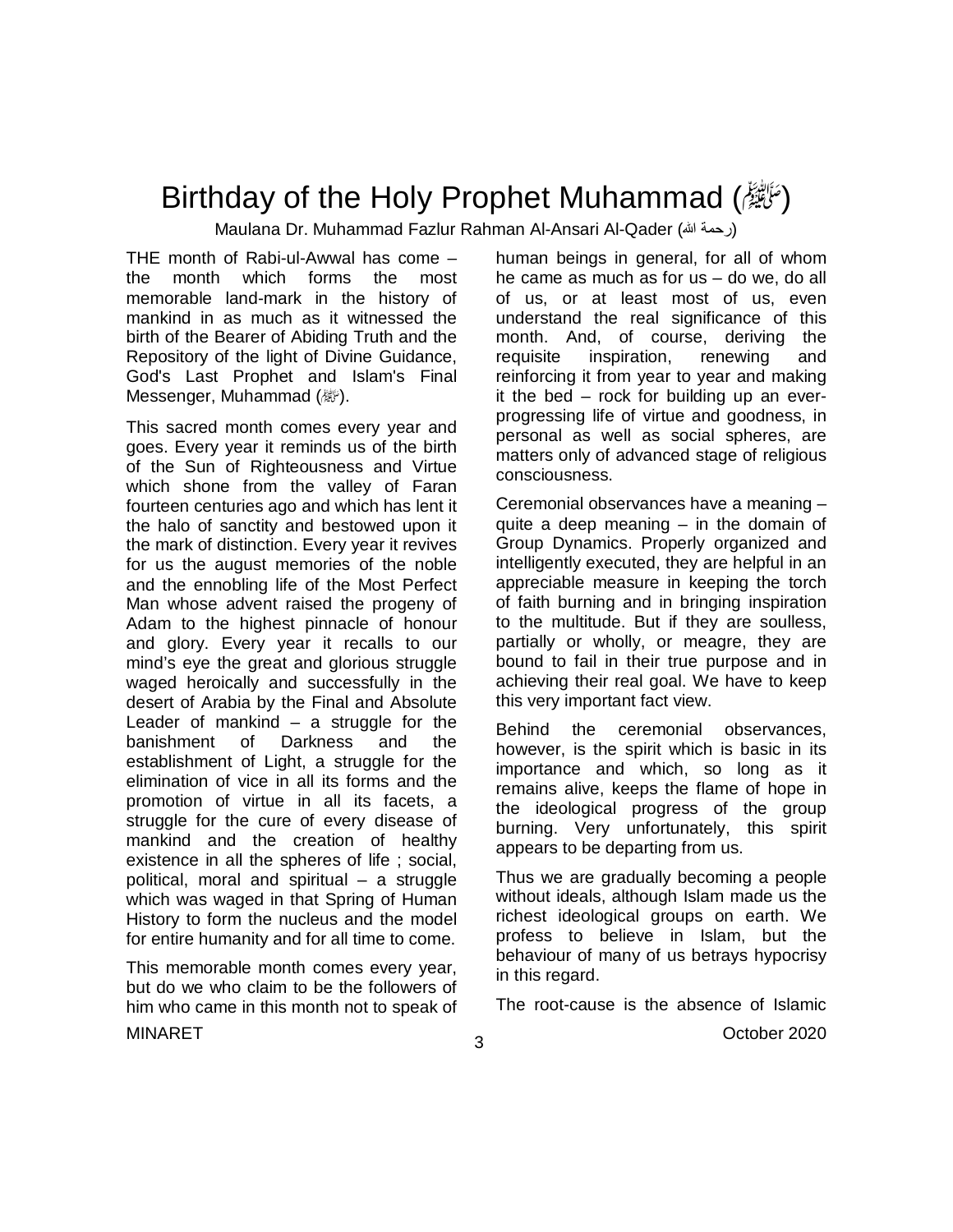missionary endeavour in the manner and on the scale required by the ugly situation. And the result is that not only is the Muslim society suffering from different types of ills but humanity itself seems to be moving steadily towards a cataclysmic end.

Indeed, this is so. To relate just one phase of the dangerous situation. Ever since the first atom-bomb presented the picture of appalling destruction and devastation in the unfortunate city of Hiroshima, the menacing scope of the destructive powers of Modern Science has been progressively expanding causing an ever – increasing anxiety in the minds of all those who love and cherish the higher values of life. The A-Bomb was followed by the H-Bomb, which was declared to be a deadlier weapon. Then came the news about the C-Bomb, which was proudly proclaimed to be capable of destroying the entire world "at one shot". Soon after that came a mysterious weapon invented by the Soviet scientists which can "freeze all life solid". A report to this effect was broadcast sometime ago by the "Intelligence Digest" of London, which said:

"The new weapon was tested. A number of light fighter – bombers flew over the area for the test at a height of about 600 meters (about 2000 feet). Our observer could not see exactly what they did. It seemed that they were ejecting a light spray. The result, however, was an intense killing cold for a period of about half-an-hour. All vegetation was killed; trees became so brittle that they burst. The soil froze hard.

A later test was carried out over a village built of wood, stone and cement. At a distance, the building looked strong, and seemed to have double windows. Animals had been put in some of the houses, same of them exceptionally well-covered with several clothes.

The evil of the situation does not lie in the scientific quest as such. For, the pursuit of Science as science cannot be regarded as an evil by any stretch of imagination and on any ground. It is, rather, a positive good, and for Muslims it has been prescribed by their religion as a sacred obligation. Testimony to this effect is not only theoretically borne by the Holy Qur'an and the Hadith but is also grounded in the practical achievements of Muslims in the past.

The actual source of trouble is man himself. It is the perverted outlook of the possessors of scientific knowledge, or of those who employ and control them, which is evil. It is the misuse of science which is bad. For, science, being a means to the harnessing of the forces of nature, places a power in the hands of its votaries; and "this power", in the words of a Soviet scientist, "could be used for man's benefit or to his detriment". It is, indeed, the materialistic bias introduced into the field of science which is playing havoc with the life of mankind today and which tends to outweigh the advantages that this world may have derived from science with regard to technical efficiency and the advancement of human knowledge.

The truth is that although science concerns itself mainly with matter, it cannot at all be regarded as necessarily wedded to materialism. Most unfortunately, however, it is also a truth that ever since science was deprived of the ennobling and balancing influence of Islam — due to the apathy and neglect on the part of the later generations of Muslims — and modern West came to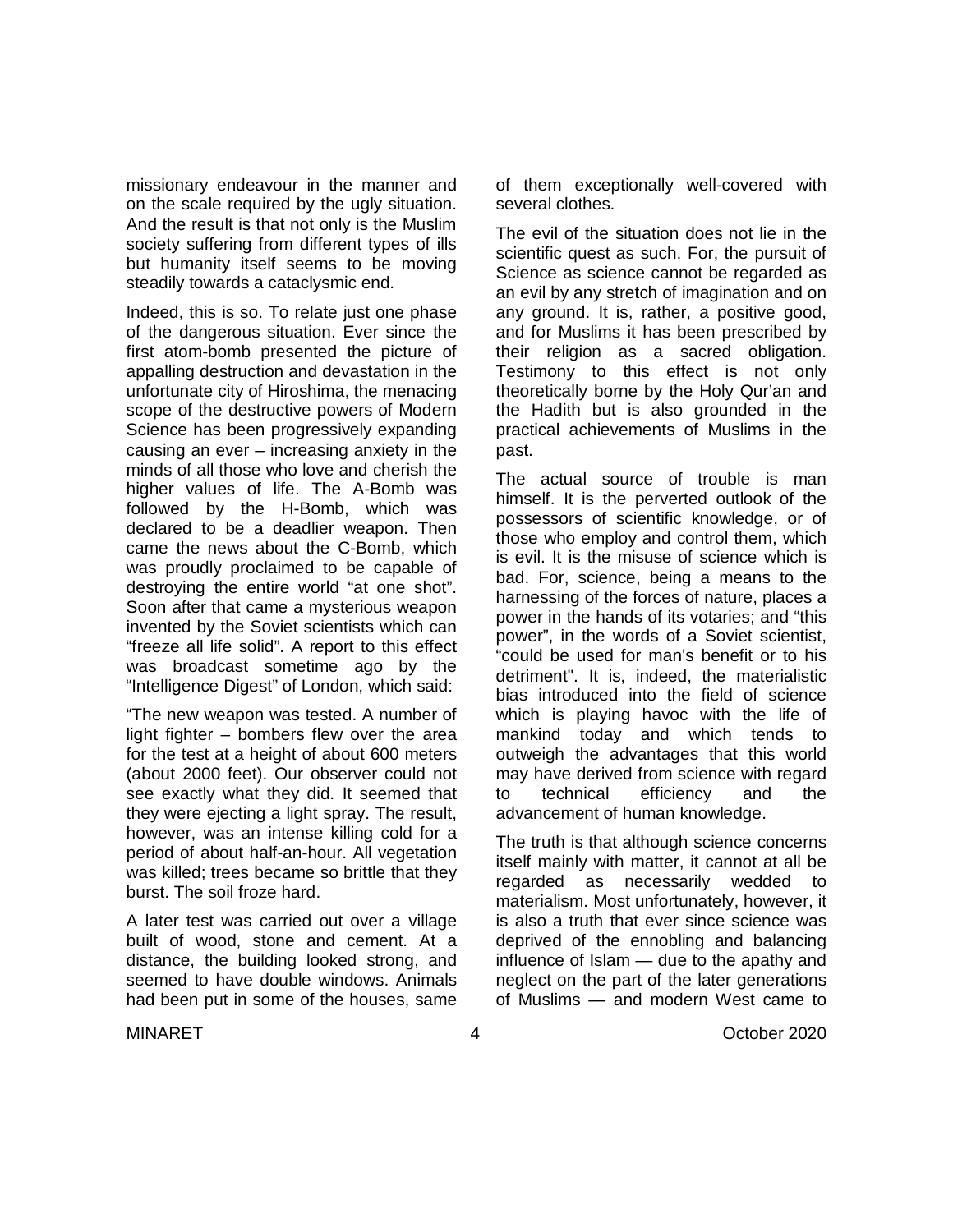monopolize it, materialism and science have gone hand in hand simply because of a wrong outlook born of a wrong attitude of the Christian clergy against the scientists. Thus, materialism feasted on science and grew fat, causing on the other side the emaciation of humanity as regards spiritual values.

This tragic situation has been in existence for centuries now, with the result that science is regarded today as nothing more than a handmaid of materialism, and it is being asserted against all cannons of scientific thinking that science cannot exist without a materialistic philosophy of life. Thus it was that Professor Nuzhdin of the Soviet Union proclaimed: "There is a complete clarity (now) with regard to its philosophical outlook: throughout its history science has been successful only on the basis of a materialistic outlook, although scientists have not always been aware of it. All the attempts that are being made to replace the materialistic foundations of science by various forms of idealism have never promoted scientific progress". (Dawn Karachi).

MINARET October 2020 A greater untruth, and an untruth couched in more clever words, could have been hardly uttered by anyone. And yet this untruth is, for all practical purposes, being regarded as truth and being acted upon by a vast and powerful mass of humanity consciously or unconsciously. The modern Western civilization fell a prey to this fallacious line of thought and has been trying for quite a long time past to drag the rest of the world with it. With great energy and with all the resources at its command, it has been the spiritual foundations of human life and substituting them with the fleeting sands of materialism. And thus it

has been heaping one tragedy upon another and inviting its own doom and that of humanity at large, which alas! seems to be quite near, unless the Grace of God comes to the rescue in an extraordinary manner.

The only way to salvation lies in dethroning science from its falsely conferred and blasphemous position as the substitute for the belief in God, in giving to it the place it really and naturally deserves in human life and in affirming and establishing all the human values in their proper places.

There is no denying the fact that Science does constitute "trustworthy knowledge" to a considerable extent. But in the first place, it is not infallible. Secondly, it cannot grasp and comprehend Reality as a Whole. It can only give, in the words of Sir Muhammad Iqbal," a mass of sectional view of Reality-a fragment of total experience – naturally, Science deals with matter, with life, with mind. But the moment you ask the question how matter, life and mind are mutually related, you begin to see the sectional character of various sciences that deal with them".

The answer to the question raised by Iqbal lies in Religion. Religion alone can answer it. Let the world, therefore, recognize the limitations of Science side by side with its usefulness. Let the world also recognize the proper function of Religion and Morality. And let the world realize before it is too late that the true foundations of human happiness and genuine progress can be built up only on a harmonious establishment of all the values of life, including the religious and moral values, which it might be declared without any fear of contradiction, is possible only within the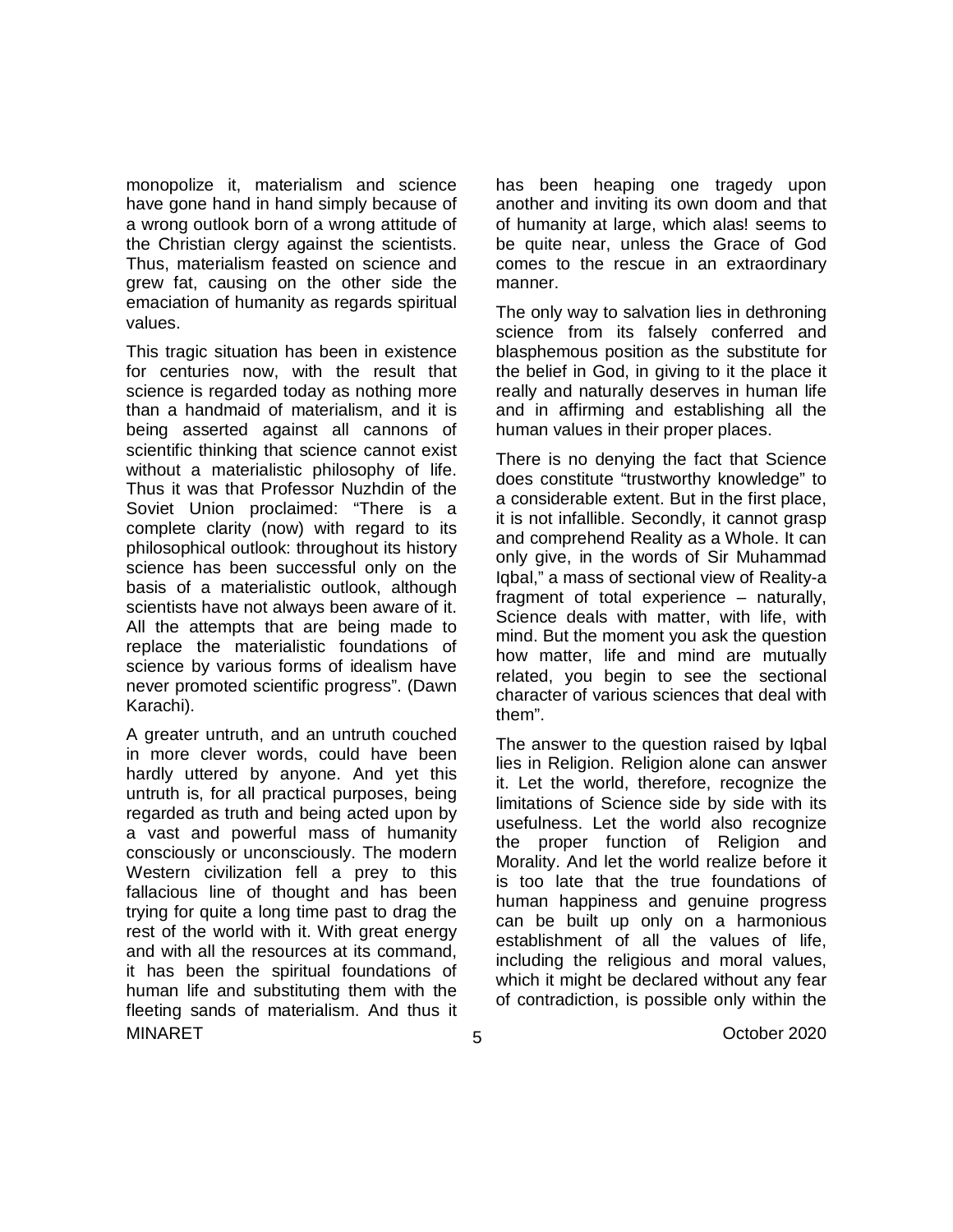#### ISLAMIC DISCIPLINE.

Thus Muslims have a vital role to play not only in the domains of Religion and morals but also in the field of Science – even as their forefathers did in the heyday of Islamic civilization. Humanity heading towards destruction. It is groping in the dark. Let the Muslims, therefore, lift the torch of Islam high to save humanity and to save themselves.

The task is stupendous and Muslims of the present day are suffering from different shortcomings. But it is never too late to mend and there is no obstacle which cannot be conquered by men of will and perseverance. Let us, therefore, rise to the height of the opportunity and show to the world the true Path of Harmonious Existence and Fullness of Life.

This is the Light of Truth towards which this month of the birth of the Apostle of Light invites us. May Allah, the Light of the Heavens and the Earth, enable us to acquire it. Amen!

========================



\_\_\_\_\_\_\_\_\_\_\_\_\_\_\_\_\_\_\_\_\_\_\_\_\_\_\_\_\_\_\_\_\_\_\_\_\_\_\_\_\_\_\_\_\_\_\_\_\_\_\_\_\_\_\_\_\_\_\_\_\_\_\_\_\_\_\_\_\_\_\_\_\_

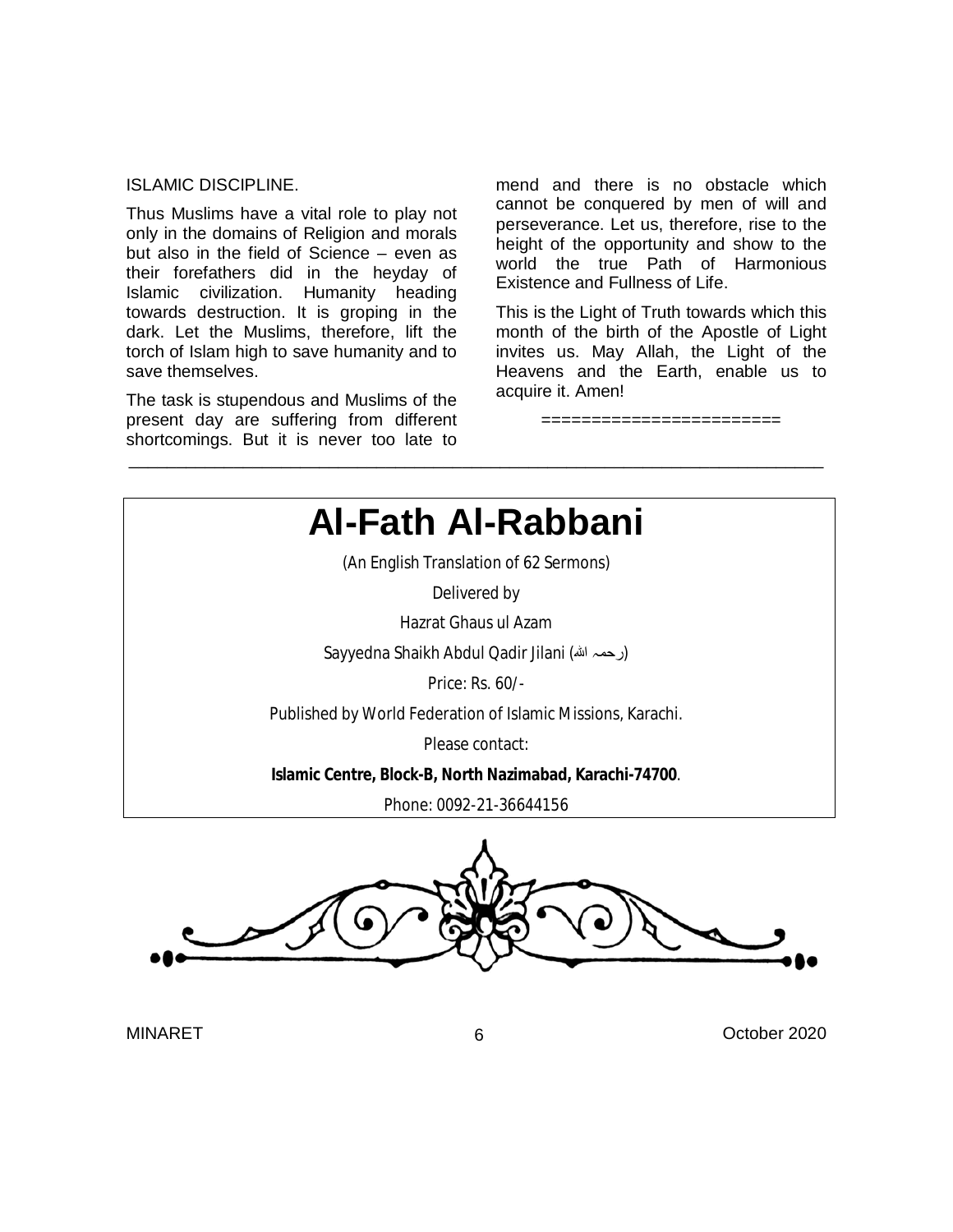## A Perfect Human Model

Muhammad al-Ghazali

The Prophet (@) has been presented in the Qur'an as the best model for the believers. The Qur'an reminds us time and again that the Prophet is not only the communicator of Divine guidance to humanity, but he alone is the perfect model for following this guidance (33:21). This is because abstract guidance without any concrete example is not sufficient for human beings.

Since Allah knows His creatures best, he did not leave human beings to themselves. He explained to them the right way to felicity here and bliss hereafter. And further, He set for them a concrete historical and human example to pursue the straight path to success. This was done as soon as human existence on earth was inaugurated with the advent of Adam (AS) our ancestor and father of all humanity.

Allah continued to remind humanity, through his prophets and messengers, of the purpose of their creation, throughout history. Before the end of time, He consummated His Guidance by sending His best Prophet and invested him with the ultimate guidance for all space-time conditions and climes.

It is not an accident of history that in the periods following the demise of the Prophet no significant development has taken place in the world of religion. Nothing new and original has come to the notice of humanity since 632 AD. That could give a new religious orientation to human life.

All religions that exist today – regarded as major religions of the world by all the scholars predate the Prophet era. Change of focus, stress and emphasis did take place in different religious traditions. But no major change has occurred in the basic religious orientation of any segment of humanity. Hence the doctrine of the finality of the prophet-hood after Muhammad (變) is fully substantiated by the very fact of human history.

No other religion after the. Prophet's era could provide a complete and harmonious pattern of human life covering the entire gamut of human existential reality. It is only the claim of the Qur'an un-challenged and un-matched by any religion to this day – that in the Prophet's living pattern there was the best model of moral perfection for all human individuals and groups in all space-time situations.

What exactly is so unique in the sunnah of the last Prophet  $(\&$ ) that makes it the model par excellence? There are indeed many features in the Prophet's life that are singular and outstanding. These features have been elaborated in the vast compendia of Ahadith so meticulously preserved by the doctors of Hadith in the strict conformity with the highest standards of historical examination.

MINARET October 2020 In fact, Muslim scholars had been the first to develop a full-fledged science of hadith to collect, sift, analyze, examine and authenticate the whole record of Prophet's eventful life spread over 23 years of his active and fruitful mission. These scholars should be rightly credited, therefore, with evolving a methodology of biographical research that is without parallel to this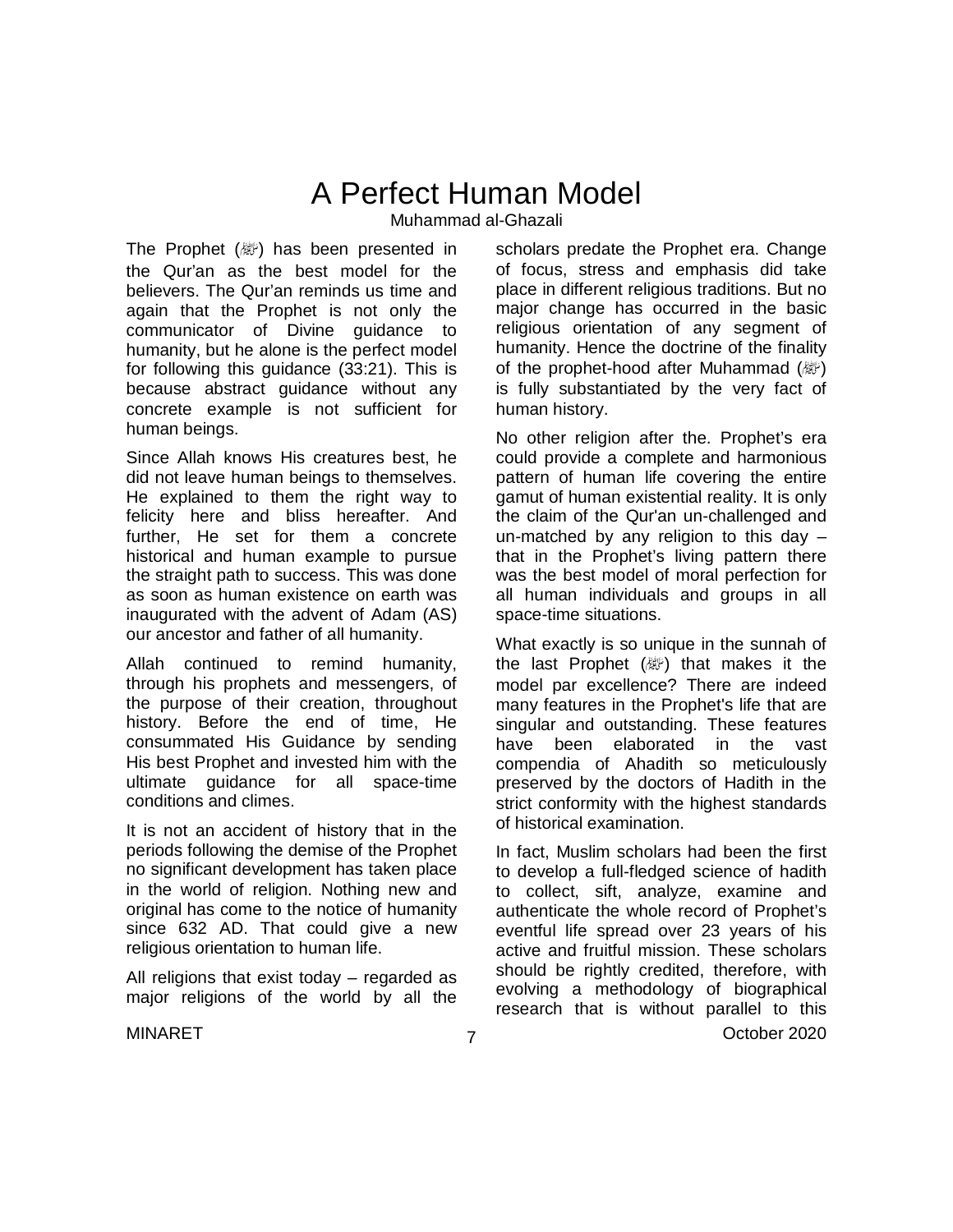moment in any other culture.

To cover, therefore, all those prominent characteristics of the sunnah that make it unique in the arena of religions and cultures, the space available here is not sufficient.

In fact writers and biographers, historians and scholars, both Muslims and non-Muslims had been striving since ages to highlight the various dimensions of this greatest phenomenon of history, namely, the sunnah, but it continues to provide new inspirations and light to the seekers of knowledge and wisdom and guidance.

With the onward progress of human thought, the relevance of the Prophet's sunnah to the contemporary man is becoming more and more conspicuous and convincing. Every subsequent study brings forth fresh fragrance from this interminable fountainhead of knowledge and wisdom.

It is, therefore, necessary to confine oneself to some particular aspect of this vast and varied field of human endeavour that has been dedicated to highlight the Prophets sunnah.

The most striking facet of the sunnah, which is also perhaps the most important factor of its immorality in history is this human dimension. We find other religions turning their back on human nature and its demands. In fact a great many teachers of religion tried to invent a cult of spirituality out of this neglect of the natural human condition and its legitimate demands. The obvious result of this was a rapid decline in the centrality of religion as a potent force in human society.

MINARET October 2020 The teaching and practice of Prophet Muhammad  $(\&$ ) took a positive, healthy,

constructive and respectful attitude to human nature and all its innocent urges and native ambitions. What the current systems of law so boastfully regard as 'human rights', were prescribed as 'solemn obligations' by the Prophet. This means that it is not merely our right to protect our life, honour, freedom, possessions and achievements, but rather it is our sacred obligation to protect and promote what essentially is a Divine bounty.

That is why the Prophet said: "he who is killed while defending his honour and property is a martyr". All legitimate efforts to preserve and protect one's self-esteem and valid possessions have thus been granted a sanctity. The wage-earner has been hailed as beloved of Allah by the Prophet (ﷺ) in another famous hadith.

The demands of human nature had been considered so sacred by the Prophet (@) that these sometimes have precedence over the pure ritual acts of worship. The sick have license to postpone fasting.

They are allowed to pray while sitting, laying in bed or even by the movement of the gaze when the condition is critical. If it is time for a meal and one is hungry, he should first eat and then pray. If one is praying and the time of the prayer is running out, and there is some human being crying for help for survival, the command of the Prophet's Shariah is that he should leave his prayer and save the human life.

In fact, the Qur'an expressly gives permission to utter disbelief should this be required of a believer under duress.

The Prophet ( ) once said that at times when he is leading the prayer, he intends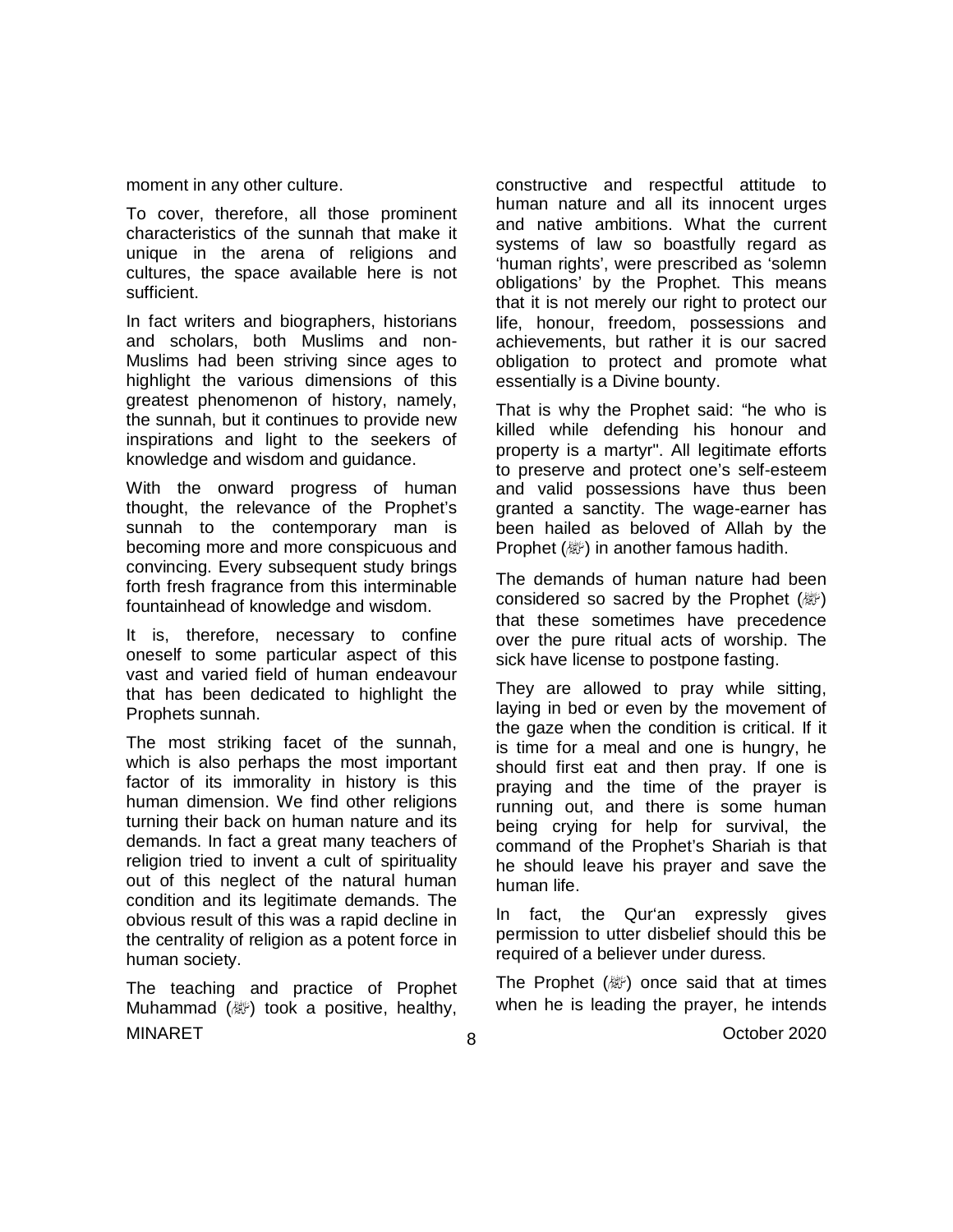to recite Qur'an longer, but when he hears a child crying for his mother (who has joined the prayer behind the Prophet), he shortens the prayer to relieve the child and his mother from anxiety. Thus relieving an ordinary human anxiety takes precedence over the highest religious activity, namely, prayer behind the Prophet (。).

These are but few examples from the vast treasure of knowledge and guidance available in the collection of hadith. These provide an evidence of the fact that due consideration for the natural demands of human life is the uppermost in the prescription of the Prophets sunnah. Naturally enough, if human nature and its requirements are a creation of Allah – as they are – then it does not befit the mercy and clemency of Allah to ask us to neglect it or offend it.

We are taught in the Prophet's sunnah that we should maintain a harmonious balance between the demands of our animality and spirituality.

For we have been created as humans. We need not pretend to be angels which we can never become.

All we are required to strive for is to

maintain a balance between our celestial and terrestrial pulls and pushes. This inner tension is part of human nature. It could only be relieved by striking an equilibrium and balance, between two forces. Achieving this balance has been indeed the real challenge for mankind in all times and climes. To meet this challenge, we have no other means available save emulating the model par excellence of the Prophet (a).

Otherwise, we should be tilted to one side of life and neglect the other. This tilt will disturb the inner harmony and rhythm of life.

It is quite easy to unilaterally pursue one aim in life and forget all other obligations. This unilateral attitude might also yield some timely gain or momentary benefit. But this disturbance of the balance – whether in favour of animality or spirituality – will destroy the prospects of total and holistic human perfection for which ample abilities have been granted to us. We should, therefore, strive to understand the unique model of the sunnah and try to inculcate its perennial values in our life. Only then we would be truly realizing our ideal in life: felicity here and bliss hereafter.

(Continued from page #. 2)

*Charity means not only giving wealth, but also giving people your time, your effort, your work, and even a smile or a kind word.*

*Another important methods we can use to purify our hearts is to perform sincere*  *supplications and prayers according to the prophetic way (sunnah). The salvation of a Muslim depends upon purification of the heart soul from vices and adorning the heart with virtues. We must remember that we will be judged on the Day of Resurrection according to the purity of our hearts and the righteousness of our deeds.*



\_\_\_\_\_\_\_\_\_\_\_\_\_\_\_\_\_\_\_\_\_\_\_\_\_\_\_\_\_\_\_\_\_\_\_\_\_\_\_\_\_\_\_\_\_\_\_\_\_\_\_\_\_\_\_\_\_\_\_\_\_\_\_\_\_\_\_\_\_\_\_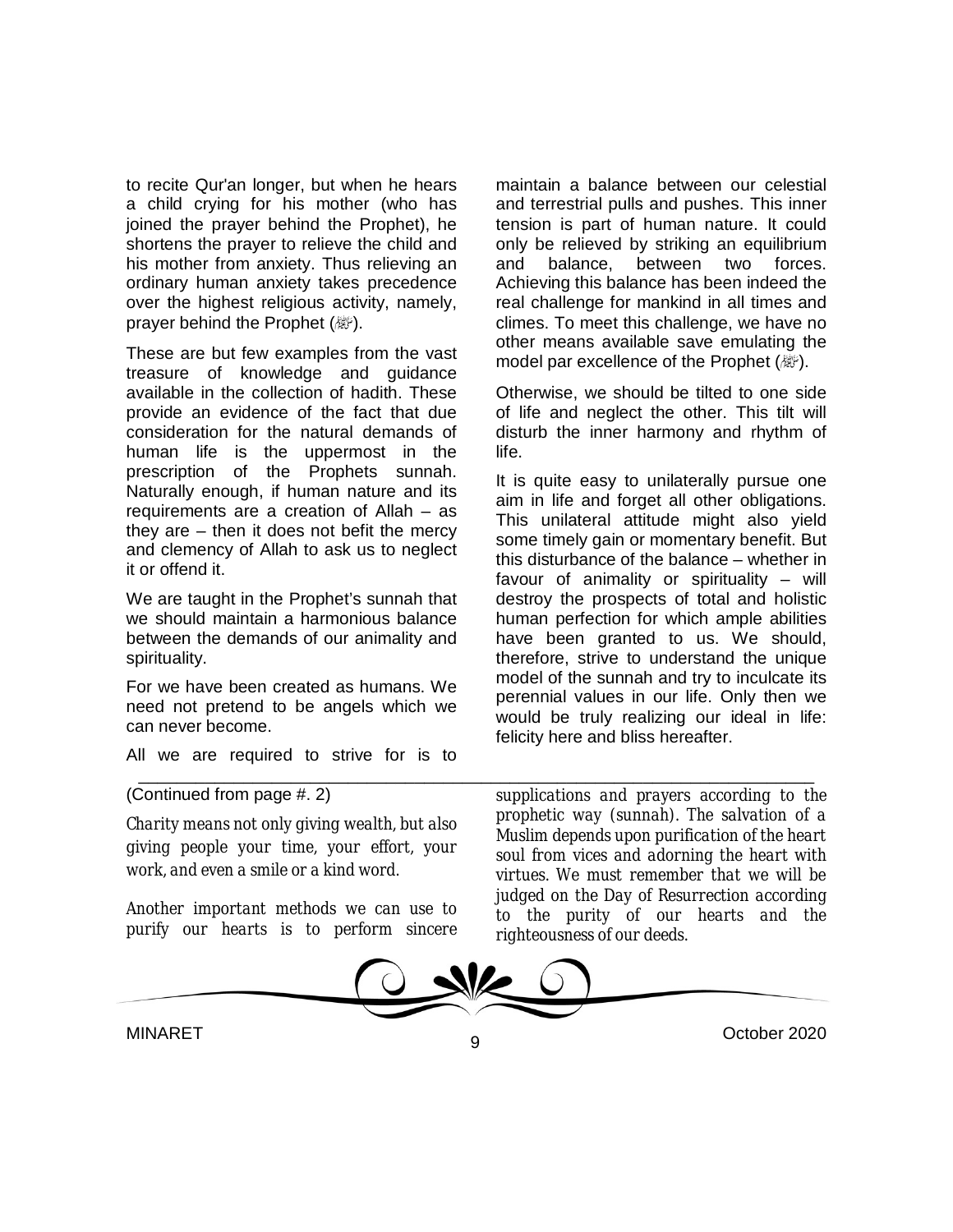### Muhammad, The Holy Prophet (رَحَالِيَّةُ)

Dr. Burhan Ahmad Faruqi, M.A., Ph.D.

Former Principal Aleemiyah Institute of Islamic Studies

There is an inherent yearning in human nature for all goodness and perfection. According to the Holy Qur'an there are two aspects of human nature, namely, one as it is actually found in man, the realistic aspect of his nature; the other is that which man can ultimately develop into, that is the idealistic aspect of nature. As to the former the Qur'anic verse expressly maintains: '(i)' verily we have created man in exertion". While the latter aspect of his nature finds expression in the verse. (2) "Verily we have created man on the best constitution", that is the structure into which his idealistic nature tries to mould him. Let us try to understand what is meant by exertion (کبد). The situation that confronts man and necessitates guidance is the situation of manifold conflicts within and around him. If we cease to be dogmatic in interpreting the instincts of man on the analogy of animal instincts, it becomes obvious that-the position of man is basically different from that of the animal. In an animal the instincts are proportionate to the goals involved in them and there is harmony between the various instincts as well as there is parity between the instinctive activity of an animal and the goal towards which it is directed. For example, the instinct of hunger in animals provides for the nourishment of the organism. Therefore, no animal will eat when nourishment is not possible. But in man because "he is endowed with reason and imagination, the activity of the instinct of hunger is possible even when he is over satiated. Similarly, in animal the sex instinct becomes active for the purpose of

procreation but otherwise remains dormant till the cycle is completed and the season of mating comes again. With man it is different. In case of man there is disparity between the instincts and their 'objectives, this disparity is a sort of conflict in the instincts. Two instincts may become simultaneously active, as is the case with man, for example, a father would like to behave tenderly towards his child because of the parental instinct, but when he is disobeyed his instinct of self assertion demands that he should be obeyed and he asserts his will, and the conflict is there. Besides this, there is a conflict between instinct and reason, the instincts may go one way for the fulfillment of their purpose and reason may come into conflict with them. But there is no such conflict in the animal which is devoid of reason and imagination. It is Reason, therefore, which gives rise to conflict. Logically, Reason should also heal the-wound which it has inflicted. But Reason, too, in its, idealistic pursuits is not free from conflicts. The different forms of consciousness may come to clash with each other in pursuit of their respective ideals and implications thereof. Moral consciousness may come into conflict with Aesthetic enjoyment as the objective of aesthetic consciousness. Or moral consciousness may conflict with the knowledge consciousness on the question of the freedom of will. Each individual is unique in himself because of one or the other aspect of his nature more or "less developed, and because of the conditions in which it has developed. This leads to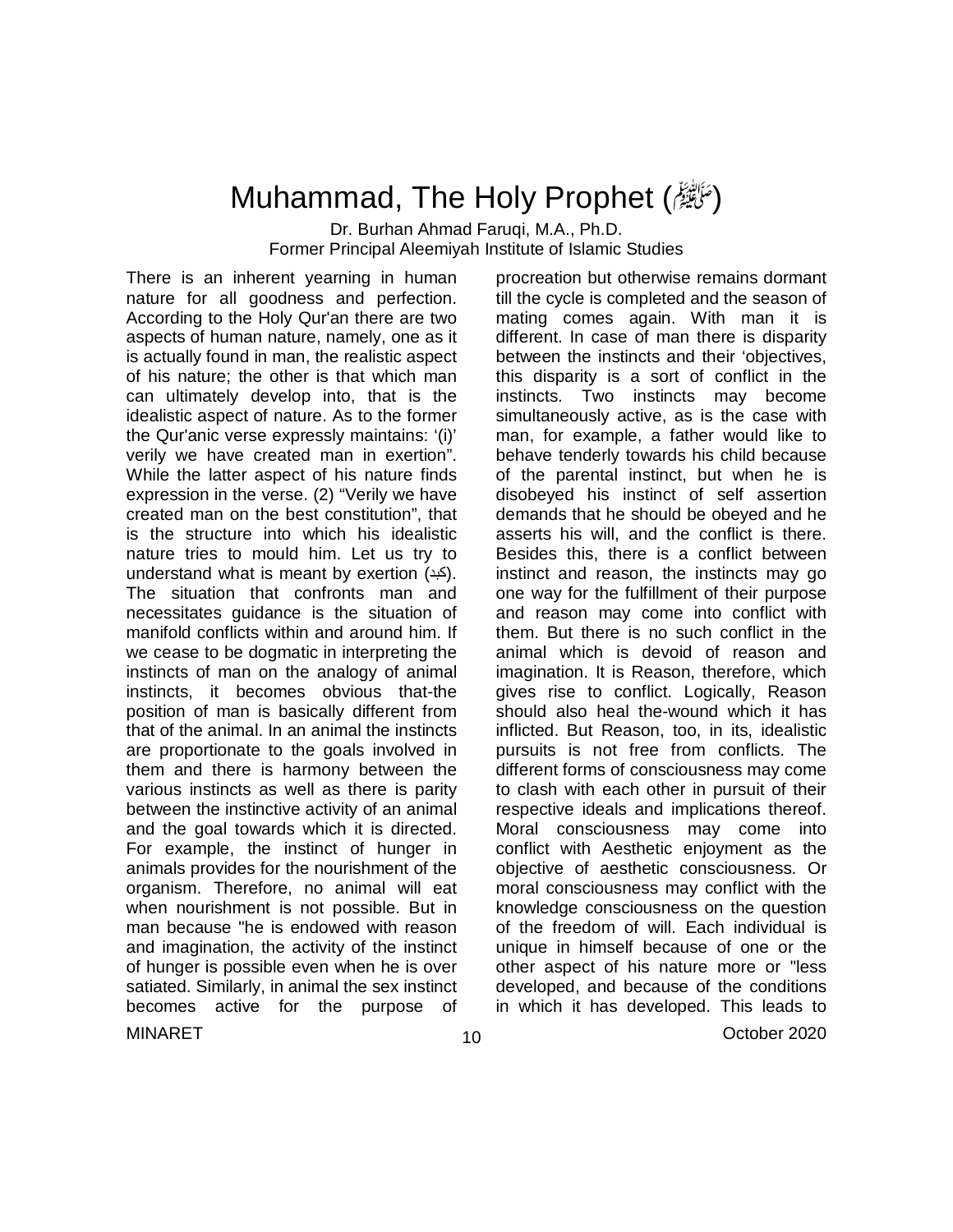MINARET October 2020 conflicts between individual and individual. Moreover, the conflict between individual and society too is a fact. Freud led to maintain that society is a challenge to the individual, and Adler is led to hold that individual is a challenge to society. And the conflict between society and society, nation and nation, state and state, is a fact. These conflicts are so deeply ingrained and so particularly acknowledged that a state is defined as a politically organized society which has the right to wage war and enter into alliance with other states for the sake of its preservation and 'expansion. Man embarrassed in this situation of manifold constitution becomes: "How is it possible for me to realize my ideal and become what I ought to be"? The foremost condition of his success is that he must be free to strive for his ideal. But even if he is free it is not conceivable that in the short span of the natural life at his disposal and with the slow speed he can manage to surmount the obstacles in his path, therefore he should be immortal and there should be survival after death. But even if he be immortal the constitution of the world around him may be such as not to be in harmony with his success, that is, he may not be able to overcome the difficulties in his way. Therefore, the World around him should not only be amenable to harmony with success but also should have been created for this very purpose. Even if that is true the appearance of incompatibility which the world presents, man cannot hope to be successful therefore, there must be a supreme Being, all perfect and all powerful who has the will and grace to lead man to perfection adequate to his nature. But neither sense nor reason, neither intuition nor Imagination can with certainty confirm his existence. In this agony of soul man

craves for His help and guidance. And if He is there He should Himself assure man of His help, Grace, and Guidance. That is Revelation. Revelation implies (I) the Prophet as the recipient of the revelation and (ll) the contents of Revelation. Muhammad the Holy Prophet  $(\mathbb{W})$  is the subject of revelation through whom we receive the Qur'anic guidance and he stands as a medium between God and humanity. The Qur'anic guidance is revealed through him. "Say Muhammad "O mankind' Lo! I am the messenger of Allah to you. The Messenger of Him unto whom belongeth the sovereignty of the heavens and the earth. There is no God save Him. He quickeneth life, and He giveth death. So believe in Allah and his messenger the Prophet ( ) who can neither read nor write, who believeth in Allah and in his words and follow him that haply you may be led aright.(7:158).

Further: "O Prophet! Lo! We have sent thee as a witness and a bringer of good tidings and a warner." (33:45).

"And as a summoner unto Allah by his permission, and as a lamp that giveth light." (33:46).

The requirement of human yearning was that the reality of this universe should be revealed upon man and also the Being and attributes of Allah he should be able to know only as much as relevant for his need, and should be revealed to him his place in this universe, i.e., what is his relation with the reality as adequte to his place and relation with reality, what should be his Ideal and that how could it be realized. This also was revealed to man through Muhammad, the Holy Prophet of Allah  $(\&$ ).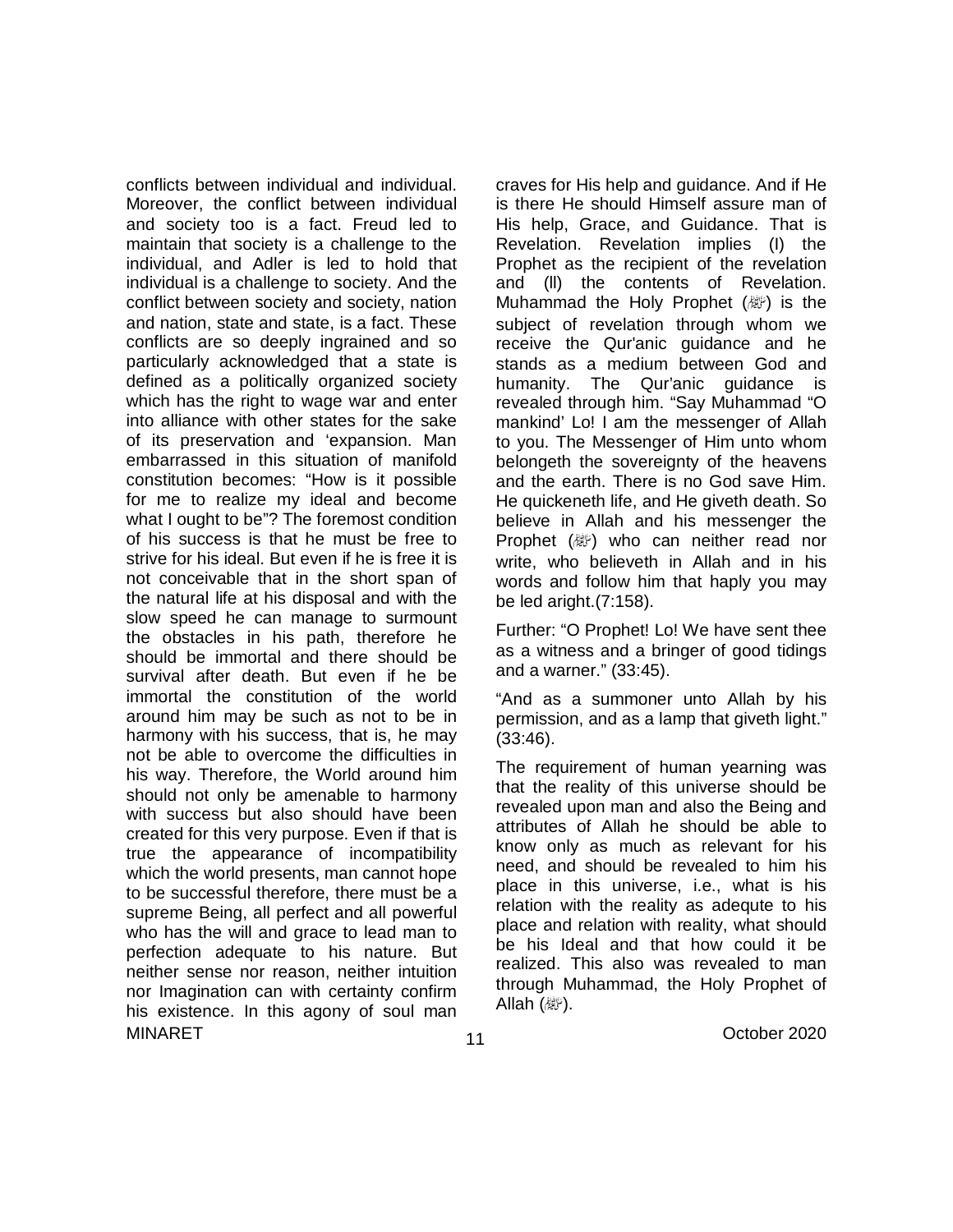What the fulfillment of man's yearning consisted of was that the whole universe should be turned into perfect moral order and every individual, should prosper in proportion to his virtue and must suffer in proportion to his evil and in case of his being repentant for the sins he has committed, that man would be emancipated from the effects of sin and his yearnings fulfilled is guaranteed in the teachings of the Holy Prophet (*剛*).

"Say, O my Slaves, who have been prodigal to their own hurt! Despair not of the mercy of Allah, who forgiveth all sins. Lo! He is the Forgiving the Merciful." (39:53).

"Lo! good deed annuals ill deed this is a reminder for the mindful. (11:114).

So far as man's yearning to get near Allah is concerned Allah says:

"Say, obey Allah and the messenger. But if they turn away, Lo! Allah loveth not the disbelievers (in His guidance). (3:32).

For obedience to Allah is not conceivable except through obedience to the Holy Prophet (變) "Whoso obeyeth the messenger hath obeyed Allah, and whoso turneth away: We have not sent thee as a warder over them." (4:80).

The position of Muhammad ( $\ddot{\hspace{1mm}}$ ), the Holy Prophet is that of the standard of evaluation with reference to which every excellence and perfection is judged and becomes meaningful. No Ideal howsoever excellent and glorious it may be can become a source of inspiration unless it can come near the ideal of disinterestedness and devoting to Allah, which was realized in the life of Prophet Muhammad  $(\mathbb{Z})$  and of which Muhammad, the Holy Prophet  $(\&$  is the Model of Perfection. All perfection remains an unbelievable fiction unless his personality comes in view and the certainty can never be achieved that goodness of action can ever attain perfection without reference to the Holy Prophet Muhammad ( ) That is why "The Qur'an maintains:

"Verily in the messenger of Allah you have a good example for him who looketh into Allah and the last day, and remembereth Allah much" (33:21). Obedience to Holy Prophet  $(\mathbb{Z})$  has been emphasized in the Holy Our'an. But nay, by thy Lord, they will not believe (in truth) until they make thee judge of what is in dispute between them and find within themselves no dislike of that which thou decidest, and submit with full submission" (4:65).

The position of Muhammad, the Holy Prophet ( ) is not only that of a Model of perfection and standard of evaluation but loyalty with him is the bond of Integrity in the Muslim Ummah that is why the Kalma (there is no God but God and Muhammad  $(\mathbb{Z})$  is his Prophet) is the condition of faith. Its recitation with tongue and belief in the deep recesses of heart is necessary for necessary perfection of the individual life in the belief in the unity of Allah. But man being social by nature the bond of social unity and integrity consists in belief in the prophethood of Muhammad (變) and allegiance with his mission, the meaning and spirit of Muslim Ummah can never be understood without reference to him. Muhammad (變) is the last prophet, the book revealed to him is the last Revelation and his followers are the last nation, the decline and fall of which and the need of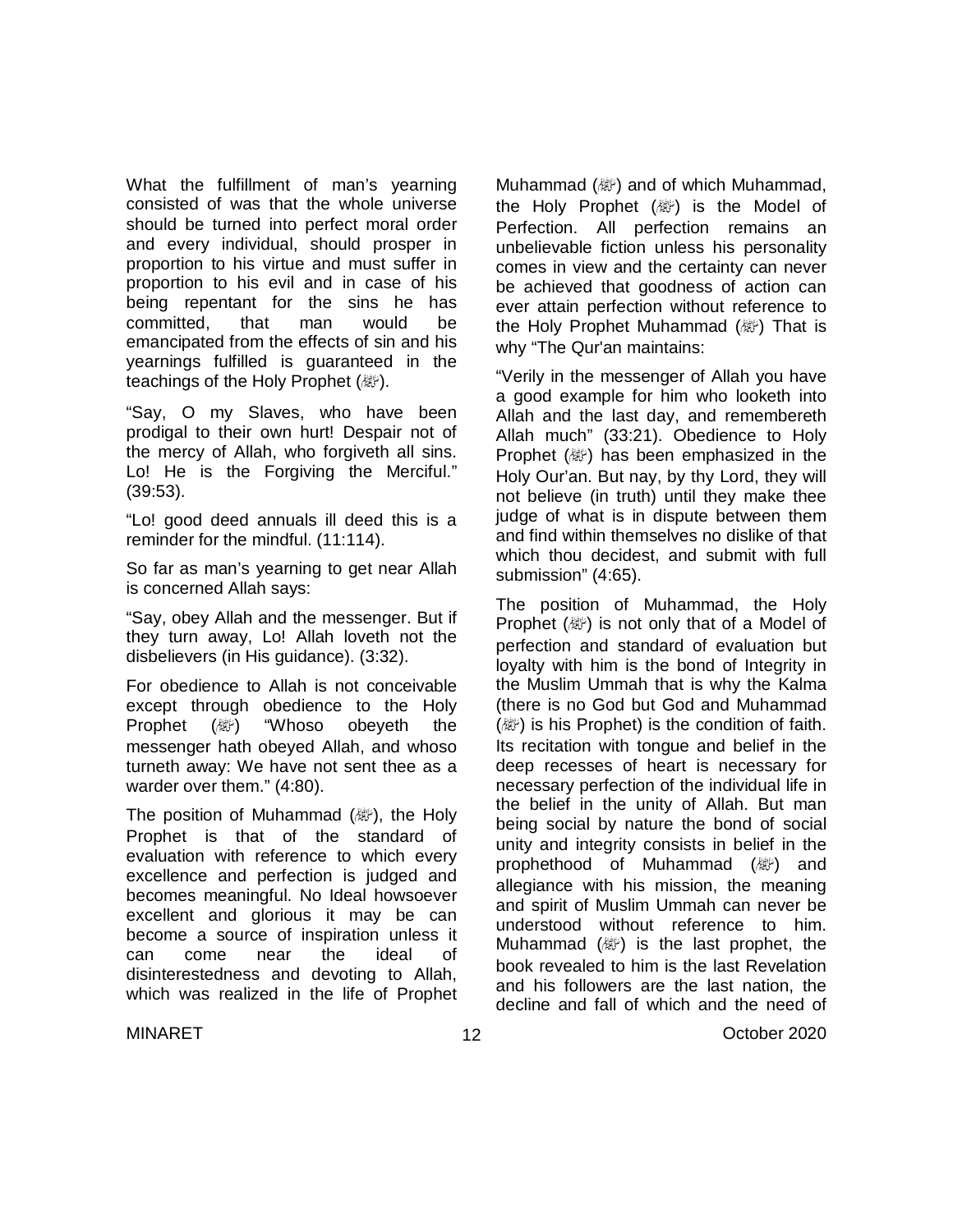which is inconceivable because the decline and fall of nations is due either to want of knowledge or want of integration in action. Allah guarantees the preservation of the Holy Qur'an as the source of knowledge and disintegration of action is due to the fact that vested interest becomes so dominating that no ideal how so ever inspiring can overcome it. Therein alone lies the decline and fall of groups. But on the one hand his mission is universal and is not restricted to the Arabs, Turks, Iranians, Egyptians, Indians or the Pakistanis. Propagation of his mission is necessary. Who so ever is blessed by God can contribute towards the revival of Islam and its perpetuation through Tabligh.

In the teachings of Islam Jehad is the condition of life and Jehad as a permanent institution alone can provide the guarantee of counteracting every vested interest because Jehad involves the challenge to the collective life.

If this challenge can lead the group to outgrow the vested interest it will survive

otherwise it will also appear as is evident from the Qur'anic verse:

"Say: If your fathers, and your sons, .and your brethren and your wives, and your tribe and the wealth ye you have acquired and merchandise for which ye fear that there will be no sale, and dwellings ye desire are dearest to you than Allah and His messenger and striving in His way, then wait till Allah bringeth His command to pass. Allah guideth not wrongdoing folk." (9:24). That is why .Allah so 'emphatically reminds us:

"Allah verily hath shown grace to the believers by sending unto them a messenger of their own who citeth unto them His recitations, and causeth them to grow, and teacheth them the Scripture and wisdom although before (he came to them) they were in flagrant error." (3:164).

May Allah enable us to die and live in obedience to him. Ameen.

داغِ غلامی تو داریم ہر جا کہ رویم پادشاھیم

## **ATTENTION** TO OUR READERS

\_\_\_\_\_\_\_\_\_\_\_\_\_\_\_\_\_\_\_\_\_\_\_\_\_\_\_\_\_\_\_\_\_\_\_\_\_\_\_\_\_\_\_\_\_\_\_\_\_\_\_\_\_\_\_\_\_\_\_\_\_\_\_\_\_\_\_\_\_\_\_\_\_

It is our earnest request to the readers and subscribers "THE MINARET Monthly International" to extend their help and co-operation for increasing its circulation, convincing friends for advertisement, sending goods articles and giving precious suggestions for the improvement of the magazine.

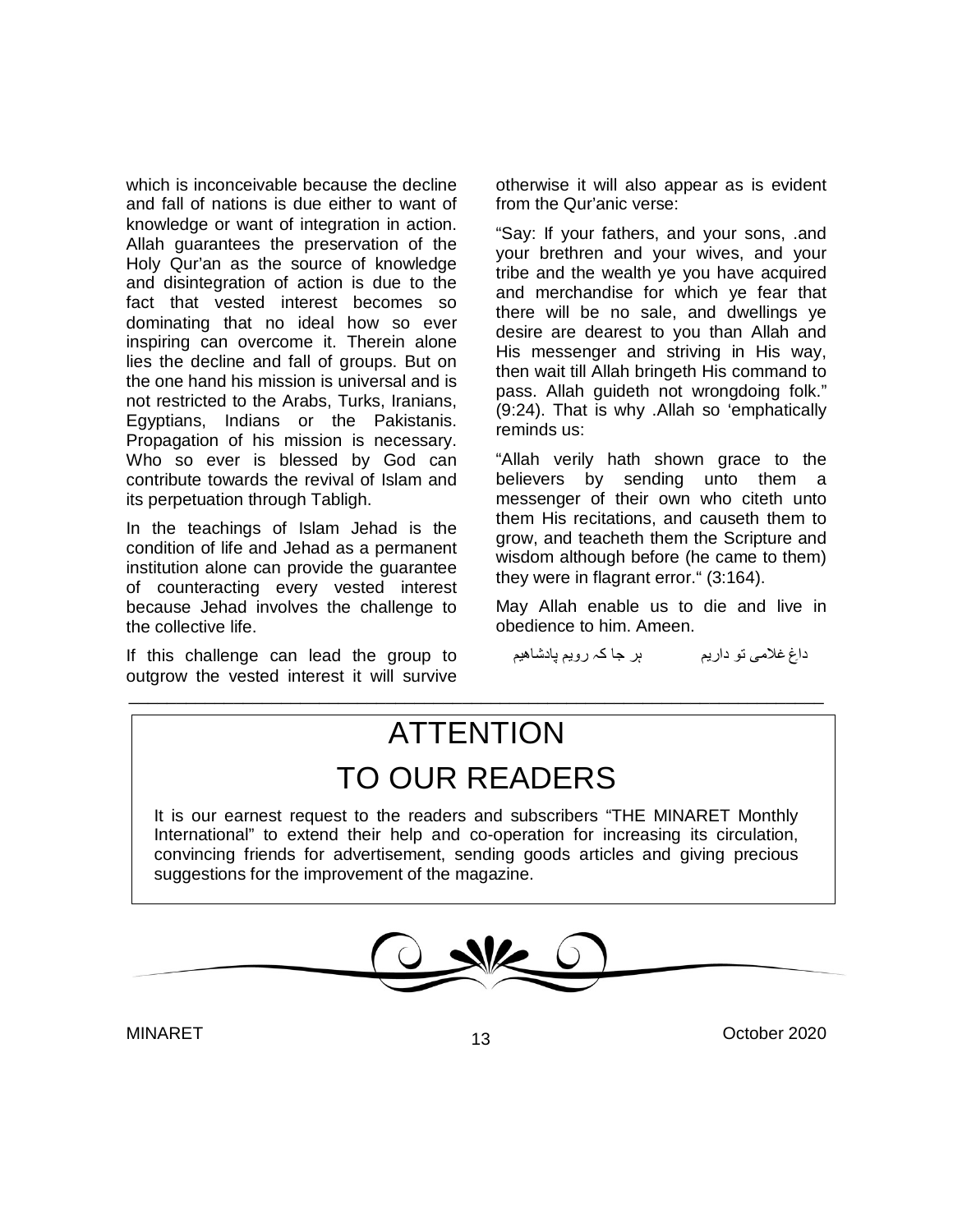## Rahmatul-lil-'Alamin

#### Mustafa F. Ansari

Allah (swt) created the glorious personality of the Holy Prophet  $(\&$ ) as a mercy for all, thus establishing his universal prophethood. The Holy Qur'an states that: "And We have not sent you except as a Mercy to all the worlds." (21:107). The Holy Prophet ( ﷺ) said that 'Allah did not send me to reproach (and curse) people but as a mercy to them and as one calling them to the truth.' (Muslim).

Allah (swt) unveiled his design and revealed the code of life for the entire humanity to follow, through His Beloved Messenger and Prophet Muhammad (*剛*) to enable his followers to be eligible for Allah's blessings and thus His mercy. The Holy Prophet  $(\&$ <sup> $\&$ </sup>) set the pattern and demonstrated the practicability of living a life in consonance with the Qur'anic injunctions. The Qur'an states that: "Verily, in the Messenger of God, you have an excellent model" (33:21). He is the medium of all the blessings of Allah (swt) for the entire humanity. The humanity became aware of Islam through him and thus he is the basic personality in Islam and Iman. The best pattern of human behaviour is contained in the life of the Holy Prophet  $(\&$ ). Finding the pleasure of Allah (swt), therefore requires one to follow, with intense love, the path charted by the Holy Prophet Muhammad  $(\&\circled{})$  who came as the last and final Messenger and Prophet of Allah (swt) and provided guidance complete in all respects in the form of Deen-e-Islam.

The pursuit of one's destiny demands a

clear conceptual understanding of Allah's ordained mission to be accomplished by the human beings designated by Allah as His vicegerent (2:30). Deeper understanding of the modalities and its intricacies would ensure better accomplishment. The divine requirement as contained in the revealed word is to follow the Holy Prophet (صلى الله عليه وسلم(. The modality is apparently clear but the intricacies need deeper thought which is the command of the Almighty (افلا يتدبرون - do you not think).

The Holy Prophet ( $\mathbb{R}^n$ ), who came, as a mercy to the entire mankind, was endowed with penultimate qualities to serve as a model of the most perfect being and thus an object of emulation for the entire humanity. And again it is stated in the Qur'an that: "Verity you are the standard par excellence" (68:4)

History bears testimony to the fact that the Holy Prophet  $(\&$ ) came at a time when almost the entire world had forsaken the path of piety, righteousness, truth and the gloom of ignorance had completely overshadowed all moral values. The advent of the Holy Prophet ( ) came at a time when the degradation of all ethical and moral values had touched the lowest ebb in the desert heartland of Arabia. The charisma and love of his holy personality so impacted these native, ignorant, ruthless, heartless pagans that they turned into civilized, caring and decent individuals of model ethical discipline. It was the impact of his forceful, lovable personality that within a century of emergence of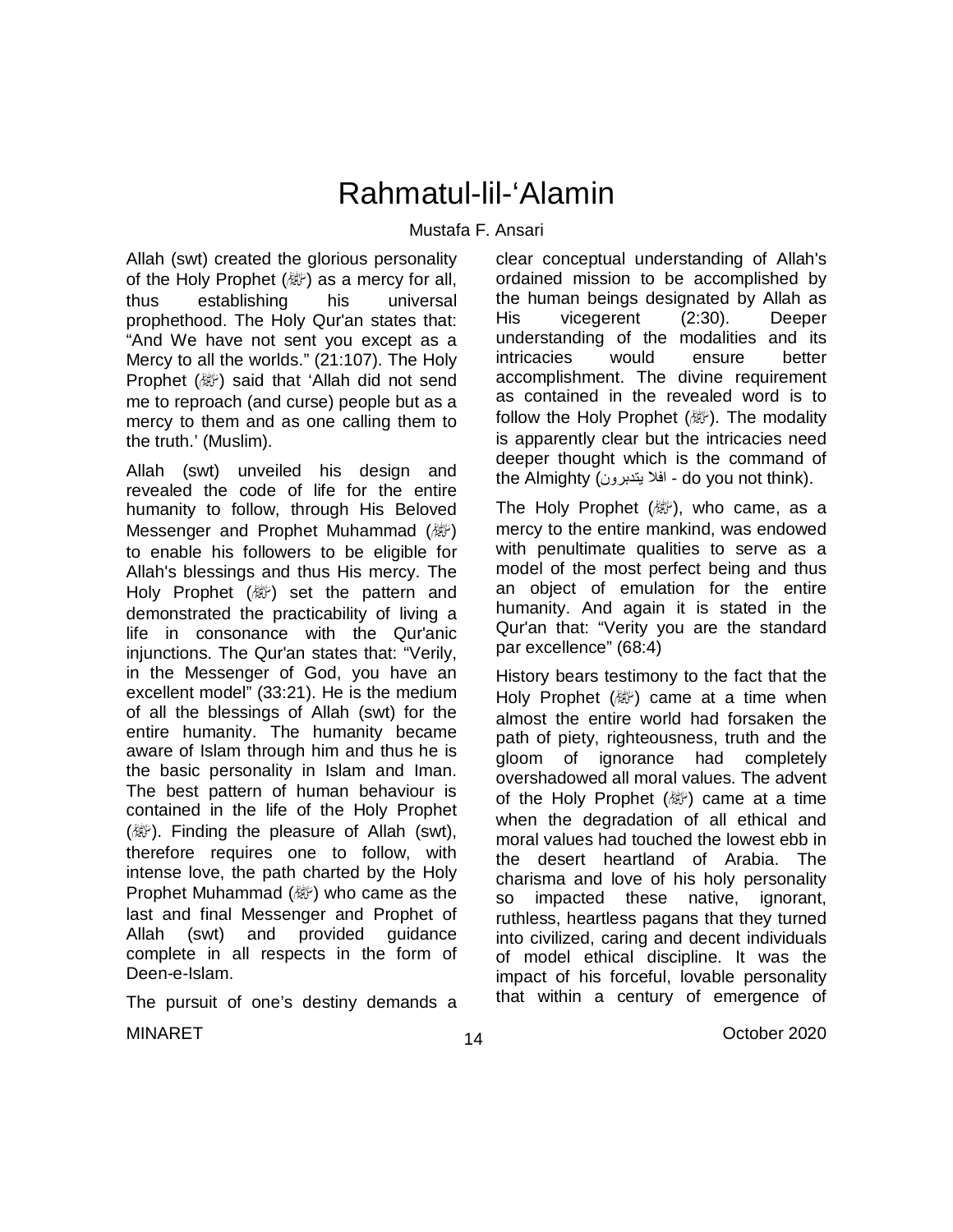Islam, the Muslim empire stretched from the Atlantic Ocean in the West to central Asia in the East.

Allah (swt) categorically states in the Holy Qur'an: lf one wants Allah to love him, one should follow and obey the Holy Prophet and one would then be blessed with the love of Allah (3:31).

The human beings are not robotic animations but with complex intellect and free will. Their intellectual capacity is imbued with deep seated emotions which qualify them to develop affinities, establish relationships and accept certain parameters for acting in a certain way in their worldly life. Love implies obedience and submission. Obedience of command of a benefactor – the Rahmatul-lil-'Alamin or those following in his footsteps without any feeling for the person being followed would only be an empty jargon. Love is the force which motivates us and compels us to action. Devotee's devotion to the compliance of a command in letter and spirit requires establishment of a deep seated association which culminates into love and affection for the personality of the role model (a ). It is the consequence of human intellect's comprehension and appreciation of Allah's (swt) mercy and blessing in the shape and form of the Holy Prophet (ﷺ) on the humanity at large.

MINARET October 2020 It is this deep seated love in the hearts of M'umineen for the refulgent personality of the Rahmatul-lil-'Alamin (變) which moves them to ecstasy and drives them to tears laden with wondrous thoughts and sentiments for the beloved Prophet of Allah - the Merciful. Holy Prophet (&) is reported to have said that: "None of you can have faith unless l become dearer to him than

his father and his son and all mankind" (Bukhari). Allah (swt).Says in the Qur'an that: "The Prophet is closer to the Believers than their own souls." (33:6)

Love is the predominant manifestation of true faith - the Iman. On another occasion, the Holy Prophet ( $\mathbb{W}$ ) is quoted as saying: 'He who has no love has no faith, he who has no love has no faith, and he who has no love has no faith'.

In surah Taubah, it is stated that: 'Say, if it be that your father, your sons, your brothers, your mates or your kindred; the wealth you have gained, the commerce in which you fear a decline; or the dwellings in which you delight - are dearer to you than Allah or His Apostle or the striving in His cause, than wait until Allah brings about his Decision and Allah guides not the rebellious."

#### (9:24)

The above verse clearly illustrates that absolutely nothing can take precedence over a M'umins' love for Allah (swt) and the Holy Prophet (, <sup>236</sup>). The Companions of the Holy Prophet  $(\&$ ) in their salutations addressed him (變) with expressions conveying the highest degree of reverence, love and devotion. The fondness and love with which the true believer follows in the footsteps of the Holy Prophet  $(\mathbb{Z})$ establishes the extent of his allegiance to Islam and acquisition of Allah's favour. One finds it as a binding principle in Salat when one greets the Holy Prophet ( ) in Attahiyyat by saluting him (變) and reaffirming a dynamic, vibrant relationship with the Holy Prophet  $(\mathbb{Z})$  when one recites 'Assalamu Alaika A'iyuhan Nabiu...' and thereafter the Durood-e-lbrahimi.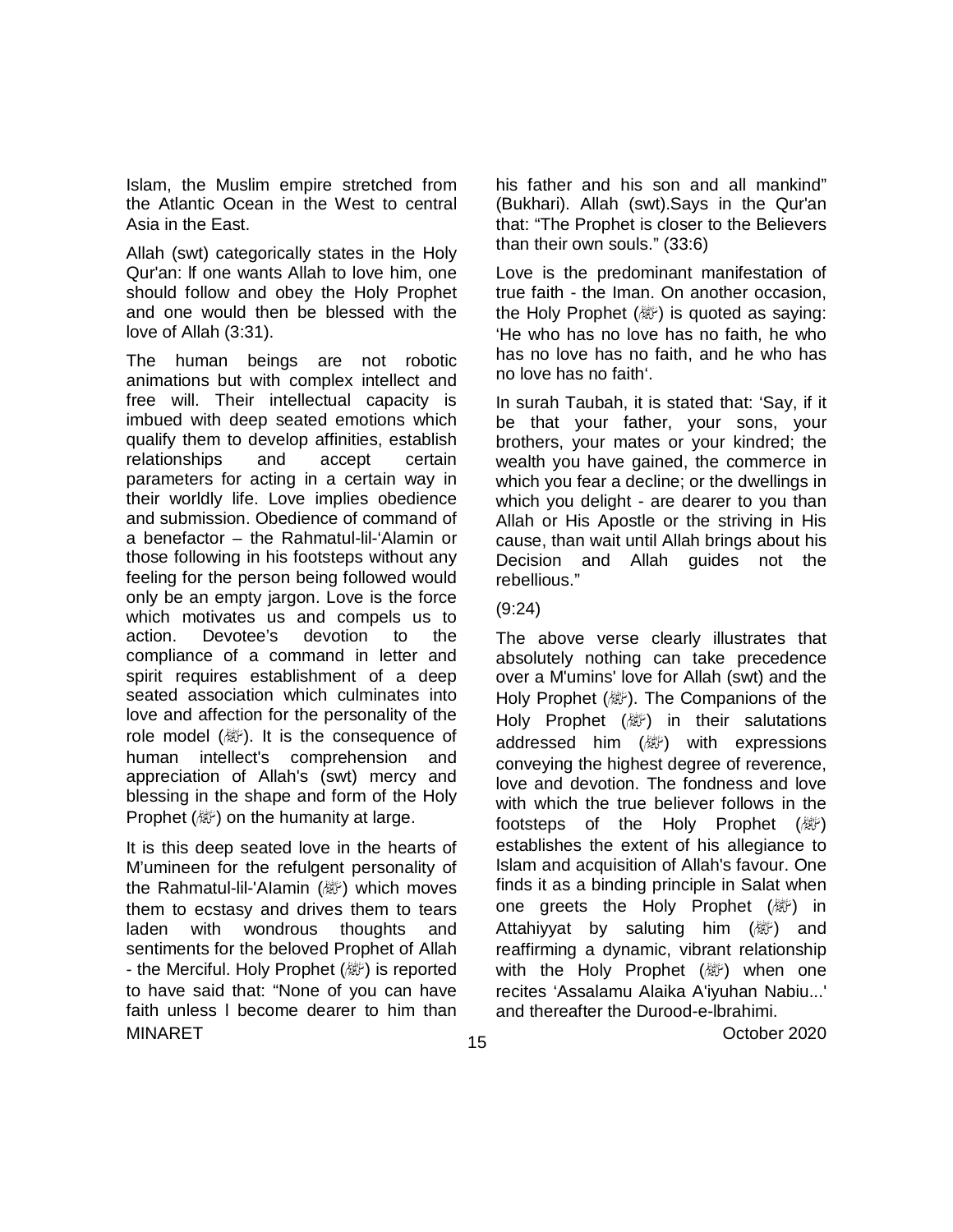To emulate the Holy Prophet  $(\&$ ), one cannot afford to miss any moment of one's life without the fond memory of his  $(\mathbb{Z})$ deeds - the Sunnah – which represents his (變) active worldly life. It thus follows that a Muslim's life has to be necessarily entrenched in the love and thoughts of the life of the Holy Prophet  $(\mathbb{R})$  at all times without which a Muslims' Iman or faith does not attain completion and thus the ultimate

objective of achieving moral and spiritual benefits would remain obscure. Since his worldly life is the perfect example for humanity, the transformation or molding of individual personality towards perfection follows as a consequence of one's whole hearted adoption of the practical modalities in this worldly sphere of activity concurrently with intellectual, emotional and spiritual commitment.

| THE QUR'ANIC FOUNDATIONS                                         |  |
|------------------------------------------------------------------|--|
| AND                                                              |  |
| STRUCTURE OF MUSLIM SOCIETY'                                     |  |
| By                                                               |  |
| Dr. Muhammed Fazl-ur-Rahman Ansari.                              |  |
| B. Th., M.A., Ph.D.                                              |  |
| Vol: I: Principles Relating to the Foundations of Muslim Society |  |
| Vol II: Code Relating to the Structure of Muslim Society         |  |
| THIRD FDITION                                                    |  |
| (Just published)                                                 |  |
| Price: US $$20/=$                                                |  |
| Pak. Rs. $1600/$ =                                               |  |
| Now available $at -$                                             |  |
| World Federation of Islamic Missions,                            |  |
| Islamic Centre Block-'B' North Naizmabad,                        |  |
| Karachi-74700, Phone: 021-36644 156                              |  |
|                                                                  |  |

\_\_\_\_\_\_\_\_\_\_\_\_\_\_\_\_\_\_\_\_\_\_\_\_\_\_\_\_\_\_\_\_\_\_\_\_\_\_\_\_\_\_\_\_\_\_\_\_\_\_\_\_\_\_\_\_\_\_\_\_\_\_\_\_\_\_\_\_\_\_\_\_\_

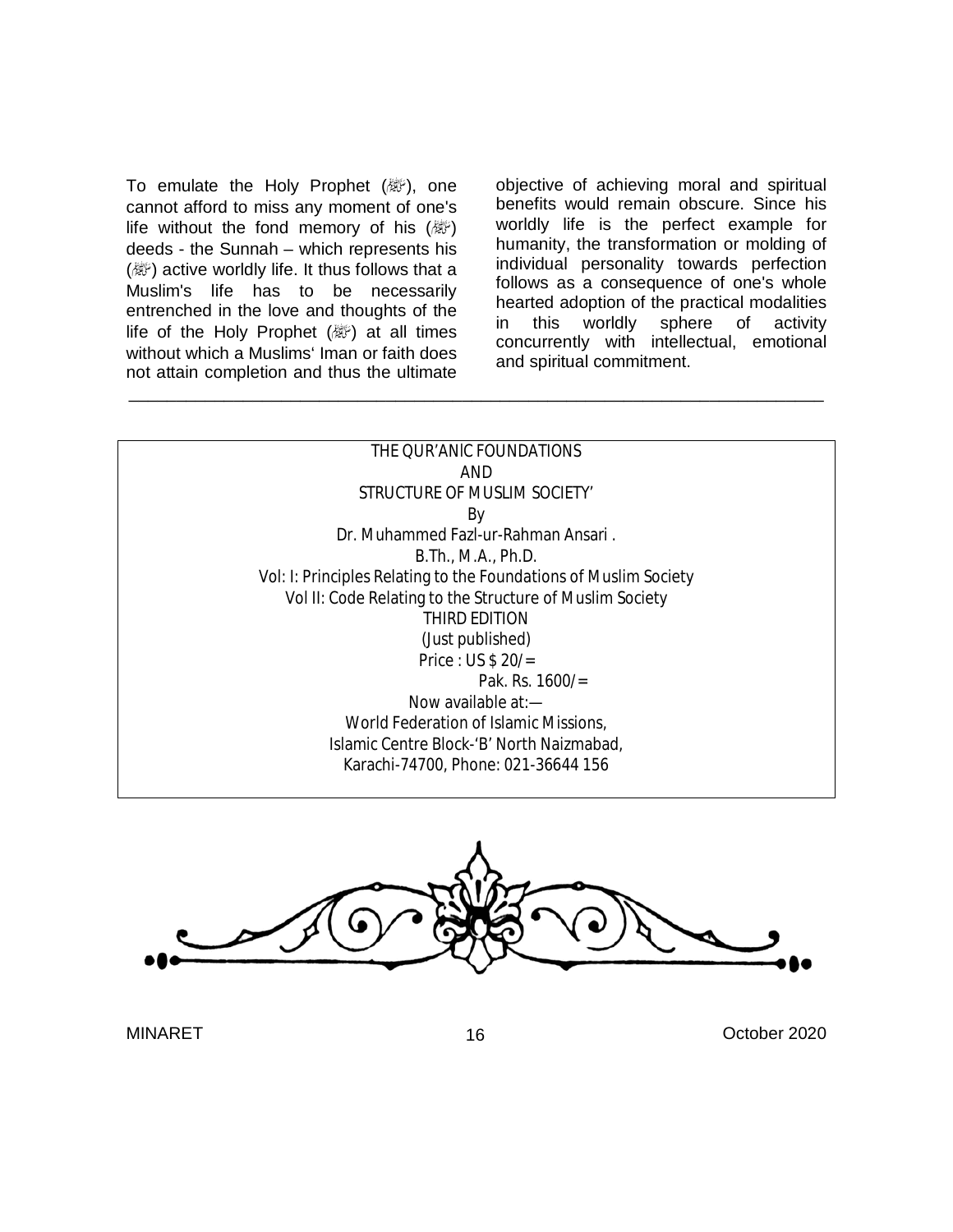### The Personality and Character of Muhammad (翻)

Al-Hajj Qassim Ali Jairazbhoy

"We have not sent thee but a Mercy to all the nations." – Al - Qur'an, 21 :10.

The greatness of a man lies in the possession of personality- "One of the indescribable marvels of the world." A great personality is not only an asset of itself but is also a thing of great and lasting value to those in contact with it; it inspires others with confidence and resolve, and urges them to follow faithfully its trend to the highest point of perfection. Among all the world's heroes, the personality of the Holy Prophet  $(\&$ ) alone can be said to be mighty and unique. The light of his personality was like the sun it dispelled darkness from every corner whither it penetrated. So wonderful was it that Christian writers have been compelled to admit that "Muhammad (*剛*) must be remembered among the greatest." Marvelous, indeed, it must have been to have claimed and retained the love, respect, and obedience of all followers. Of the first few years, when persecution of the new Faith was at its height, Mr. Marmaduke Pickthall writes, "Listen to the answer which a followers of the Holy Prophet ( ), when put to extreme torture, gave his persecutors. They asked him, 'Don't you now wish Muhammad (ﷺ) was in your place? Amidst his pain the sufferer cried out, 'l would not wish to be with my family, with my children and my wealth, on the condition that Muhammad  $(\mathbb{R}^p)$  was only to be pricked with a thorn. 'This is the accent of a personal love, and the same note of personal affection is evident in all the hundreds of reports concerning him..."

We do not see this kind of thing in the lives of others, even of Gods incarnate, and it is because they did not possess the greatness, the humaneness which is essential in a reformer and moulder of men in the Holy Prophet  $(\mathbb{R})$ , on the other hand, we do find this ideal personality, which moulded the character of his fellow men, reformed them, revolutionized their thoughts, and elevated them to a higher plane.

The state of the people of Arabia when he was born, as well as at the time of his mission, is well known to all; irreligion, infanticide, immorality, infidelity, and corruption were rampant. As against it we know the wonderful change brought about by the personality of Muhammad (。). He was fully conscious of his mission, he felt the force of his convictions, and because he was the possessor of a great personality he went to the root cause of the evil instead of adopting half-measures and compromises, he had no pretensions and did not indulge in hyperbolical language, but straightforwardly said, "I am only a preacher of God's word, the bringer of God's message to mankind," and succeeded in his mission. The Arabs were extremely superstitious, and the Holy Prophet (@) could have claimed any sort of supernatural power, had he so wished. But instead we find in him a man, a reformer, a Prophet, a Messenger from God, who stripped himself of all the trappings popularly associated with those before him. His life's aim was his mission, for the purpose of which he was chosen to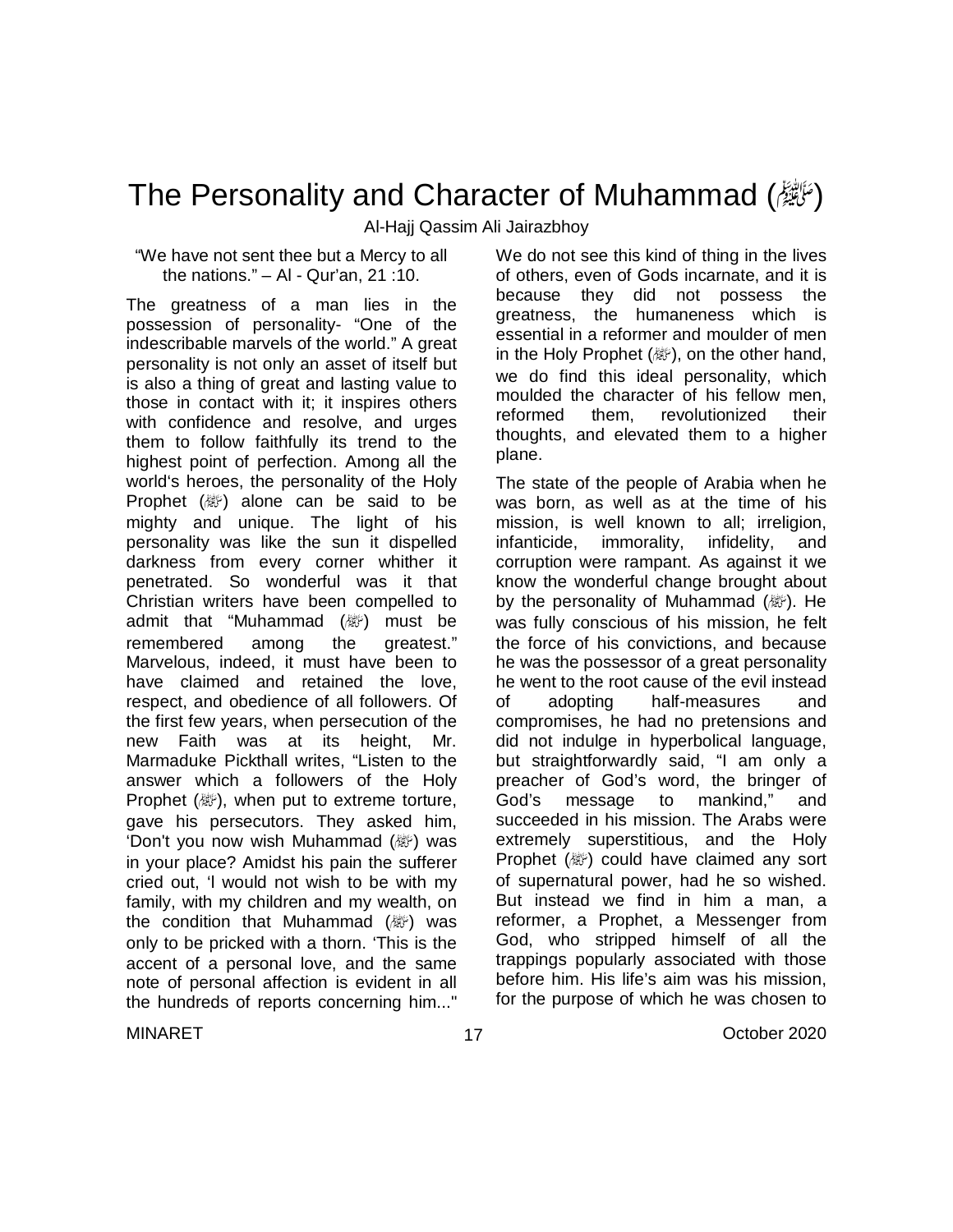achieve it by a direct and simple method, putting aside fall temptations and chances of self-aggrandizement. That is why Prophet Muhammad's ( ) life is not crowded with miracles to achieve his object.

A Prophet comes to act as a guide and exemplar and, as such, he must possess the highest personality, for to achieve lasting success he should work humanely, that is, adopt those means only that are within human reach. By this I do not mean that miracles are unnecessary; they are but to strengthen the conviction of, certain truth. For example, Moses (A.S.) saved his people from the wrath of Pharaoh by miracles, whereas the Holy Prophet (*剛*) saved his people in Medina by his heroic deeds. But Moses (A.S.) with all his miracles failed to instill that spirit of manliness which we see in the followers of the Holy Prophet (。). Jesus Christ (Hazrat Isa, A.S.) always complained of the lack of faith of his disciples, while the Holy Prophet Muhammad ( ) had never complain of any such thing.

"In the furnance of trial and persecution the ore of character becomes burnished gold. Adversity and hardships bring out what lies in man; they either make of him an everlasting character the light of which shines always and everywhere, or reduce him to nothingness and oblivion." It is a fact that nobody passed through so many vicissitudes of life as the Holy Prophet (。), and in spite of all this he remained firm, and succeeded in his mission, simply because he possessed an unimpeachable and high character. The Makkan strove their hardest to impugn his title to the call, but found they could not call him liar or

impostor. All that they could do was to invent such excuses as that he was a magician or sorcerer, but this did not appeal to the intelligentsia of Arabia, as is shown by a speech of Nazr bin Harith to the Quraysh Assembly in which he said, "O Quraysh! You have not been able to devise any plan to get out of the difficulty which desended on you. Muhammad ( ) grew up from childhood to manhood before your eyes. You all know very well that he is the most honest, the most veracious, and the most charming of you all. And when his hair is growing grey, and when he has placed his ideas and claims before you, you cry with audacity, 'He is a magician, he is a sorcerer, he is mad, he is a poet': by God, I have listened to what Muhammad (變) says and preaches; Muhammad (變) is neither a magician, nor a sorcerer, nor a poet, nor a madman. I believe some new calamity is about to befall you." Abu Jahal, the uncle and the enemy of the Prophet  $(\mathbb{Z})$  had said, Muhammad,  $(\mathbb{Z})$  I do not say you are a liar, but whatever you preach is untrue." Another uncle, Abu Talib, who when invited to join Islam said that he could not give up the religion of his forefathers, yet, when informed by his own son (Hazrat Ali R.D.A.) of his belief in the Holy Prophet (變) said, "Well, my son, Muhammad (變), will not call you to anything save that which is good; therefore, thou art free to cleave to him." All this points towards the one conclusion that the Holy Prophet (變) possessed an unimpeachable character, as well as a mighty personality. Once during the early messages to the Quraysh he assembled a gathering at the foot of Mount Safa, and addressed them thus: "O People of the Quraysh! If I were to tell you that behind this mountain there is lying hidden a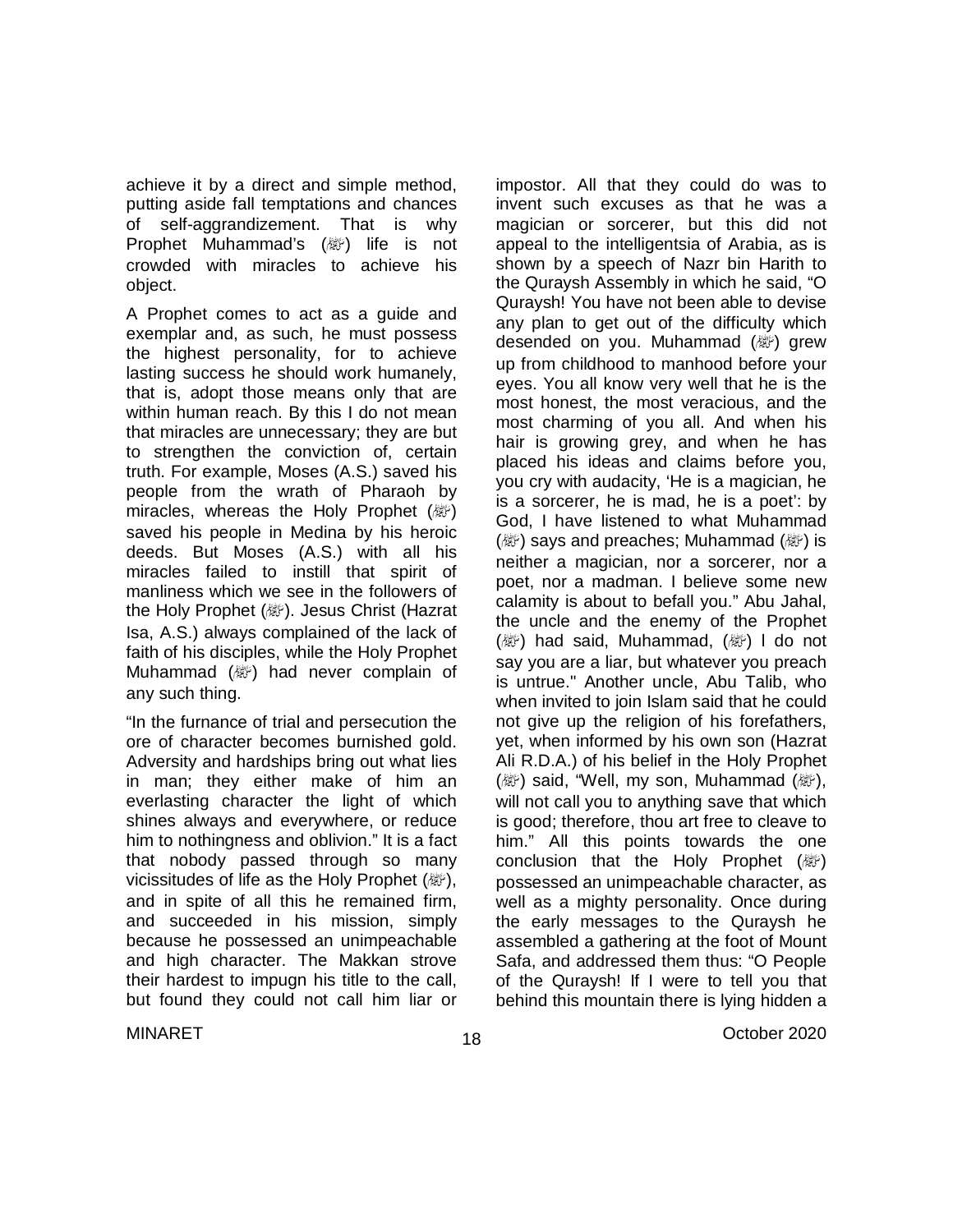large army, would you believe me?" And all of them replied: "Certainly, because to our knowledge you have never told a lie. "Then he spoke to them" of their wickedness, and warned them of the fate that had befallen those who strayed from the path of God, but the Quraysh did not pay heed to his words. He then started preaching to those who came from afar and the Quraysh, alarmed at this, one day sent 'Utba to the Prophet (ﷺ) offering him riches, wealth, and women if he could but stop preaching, but Muhammad's (變) character was far too high for those temptations. His faith in God and in his mission was great, and in spite of all odds he strove patiently towards the goal. Even a hostile writer like Sir William Muir was compelled to write, when he came to this part of his book on the Life of Muhammad (صلى الله عليه وسلم (that "Muhammad, thus holding his people at bay, waiting, in the still expectation of victory, to outward appearance defenseless, and with his little band, as it were, in the lion's mouth, yet trusting in His Almighty power Whose messenger he beloved himself to be, resolute and unmoved, presents a spectacle of sublimity paralleled only in the sacred records by such scenes as that of the Prophet of Israel, when he complained to his Master, l, even I only, am left.' It is a pity that Sir William Muir, true to his purpose, trics to belittle the Holy Prophet  $(\&$ ) by citing as a parallel case the vicissitudes of a Prophet ( ) of Israel, between whose trials and those of Muhammad ( ) can be tracked no similarity whatsoever.

As in Makkah, his career at Medina is an essential link in the chain of his character. The only difference is that, persecution being left behind, it marks a new era in the life of the Prophet,  $(\&$  as well as in the history of Islam. In Medina, the Prophet ( $\mathbb{R}^n$ ) found people ready to help him, and eager to become his followers, which fact gave him the opportunity of practicing what he had preached at Makkah. He enlarged and expanded the laws of Moses, and virtually brought on earth the "kingdom of Heaven" spoken of by Jesus Christ. There he succeeded in bringing to life the theories of Aristotle and Plato by establishing, so to say, for the first time in the history of the world, and administering a socialistic state. Thus the socialistic ideas of which Jesus Christ dreamed were materialized by the Holy Prophet (*剛*).

Soon the whole of Arabia was subjugated and Medina became the shrine of learning and government. The life of the Prophet ( $\mathcal{E}$ ) there quickly dispelled the misgivings of those, if any there were, who still believed that earthly riches and a kingdom were his aim. Every action of his in Medina as well as in Makkah clearly shows that he possessed a character unique in the annals of the world. There was one trait in him which proved that he had attained that height of character and morality which must be the final goal of human effort, where man begins to reflect the Divine morals.

He was the same in victory as in difficulty, in power as in' adversity; in affluence as in indigence. His life in Makkah had been a life of adversity, of trial and danger; in Medina it was a life of success and prosperity. But in the former as in the latter he remained the same man, and at times gave evidence of that magnanimity of soul, the equal of which the history of the world cannot produce.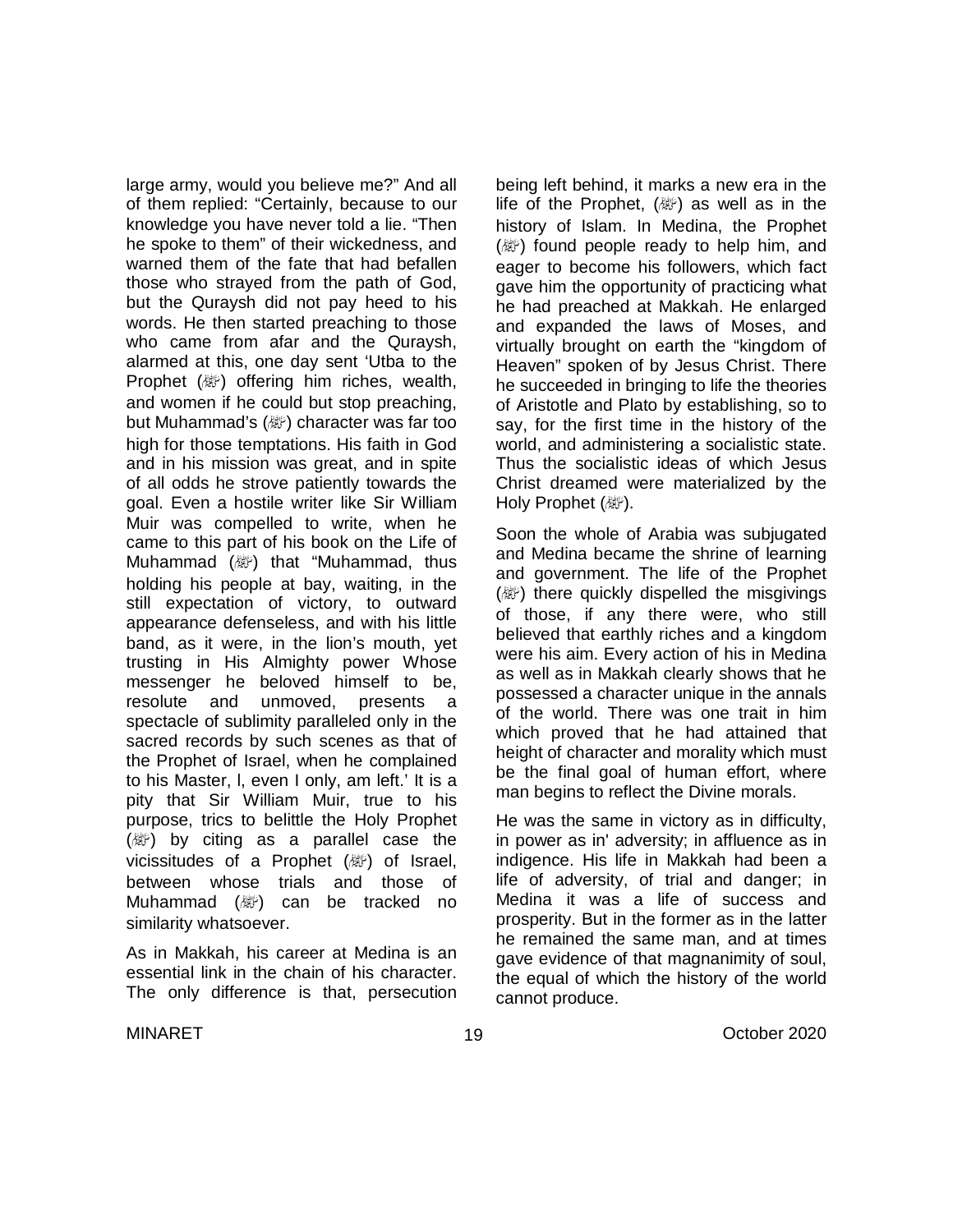## The Inner Aspects of the Battles of the Prophet (*剛*)

Hazrat Shahidullah Faridi

Translated by: Mohammad Akmal Saifie

The process of man's "internal struggle" can be conceived through the example of the military expeditions of the Holy Prophet ( ) which took place after the 'Hijrat'. Each encounter took place under peculiar situations, and no two expeditions can be classified as similar.

We find that the physical experiences of the Muslims during these wars reflected their spiritual aspirations and strength at the time. Thus these expeditions were a type of a 'Suluk' (spiritual journey) as in the war experiences and lessons emerging there-from for the Muslims Forces, parallels are available for the successive stages in the 'Suluk'.

'Hijrat' itself is like 'Tauba' (Repentance). Those who participated in it turned towards Allah, followed the Holy Prophet (applicant) and in this way turned away from their former world and its attractions. Similarly, when man steps into the 'Suluk' he takes a 'Baiat' (vow of allegiance to stand up for Allah) and this is an act of repentance concerning his activities prior to taking the 'Baiat', and a resolve to overpower the 'Nafs' (the evil force) within him in the future. Initially, the 'Salik' (traveler) is overawed by the 'Nafs' and the task of overpowering it appears a formidable one to him because he has been accustomed to being dictated to by it, i.e. his heart has been in the control of the 'Nafs', and at this stage he is unable to appreciate the might or potential force of the 'Ruh' due to in-experience.

The first expedition following the 'Hijrat'

MINARET October 2020 was the "Battle of Badr"—Muslims (spiritual force) versus the poly-theists (evil force). Since this was the first encounter, some of the Companions of the Holy Prophet (a) were not only doubtful of success but were actually afraid of the enormous odds. But what actually happened was that Allah gave them special help and courage, and contrary to their expectations they won this encounter. This is precisely what happens in the 'Suluk'. The 'Salik' learns that the enemy (evil force of the 'Nafs') is not really that powerful and recognizes the reality and power of God's help. He understand the meaning of "God's help" and also learns that the initial 'break-through' against the 'Nafs' was made only with special aid from Allah. As a result, he suddenly finds courage, heretofore unknown to him, and now has a different view of the might of' the 'Nafs'. He is not afraid anymore? The 'Nafs' is an "aggressor" by nature, and its aggression against the path increases in proportion to the increase in strength of the path (upto a certain stage). So after the first 'set-back', the 'Nafs' becomes wary of the might of the path and resolves to fight harder in the next encounter. This situation has a parallel in the experiences of 'Uhud' the Muslims entered this conflict with a high morale and were confident that God's help will come again, and were not awed by the enemy's strength this time. But, during the battle as victory appeared to be in sight some of the Muslims left their battle positions and scrambled for the Booty. They did so in direct contravention of the command of the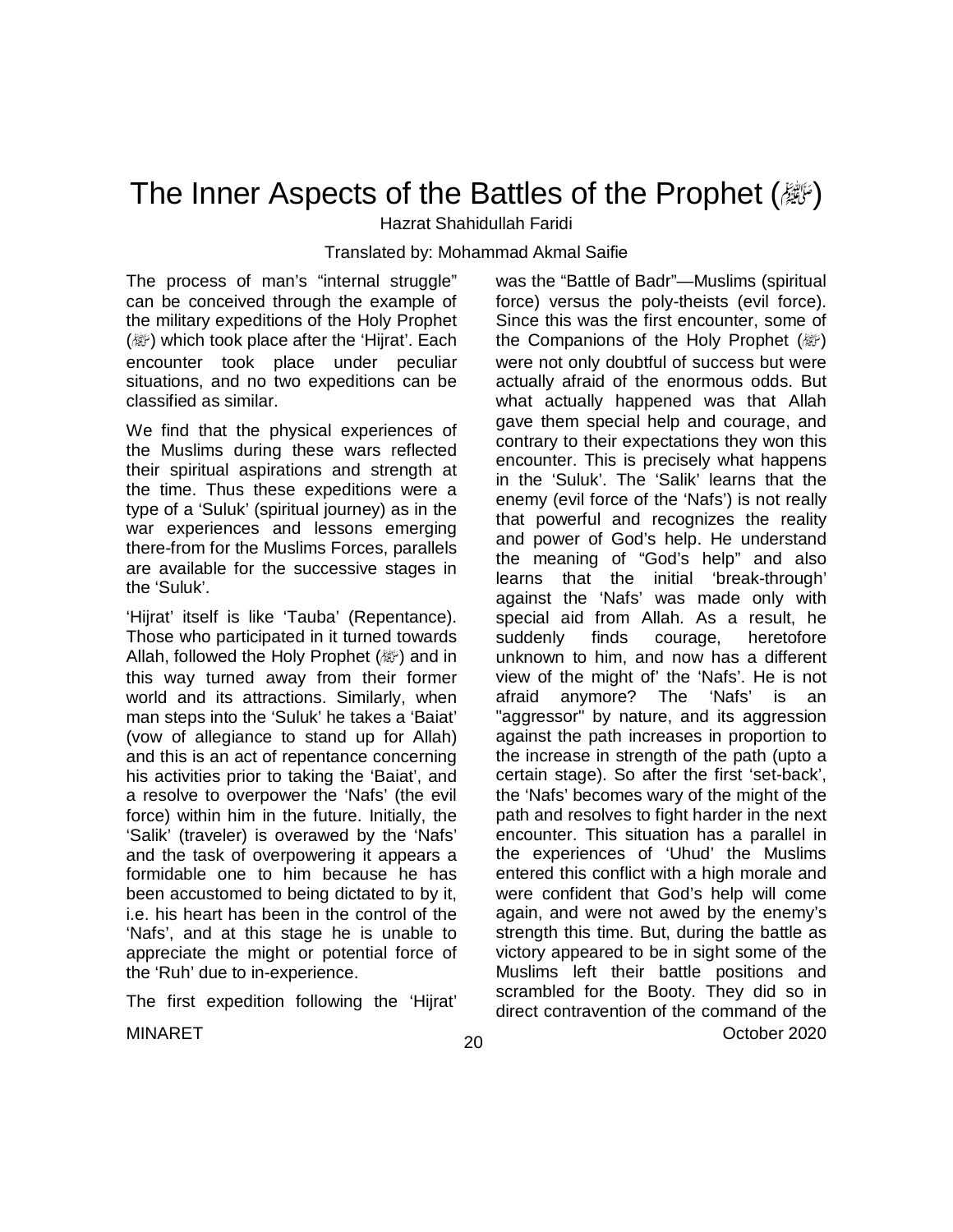Holy Prophet (@) which was that under no circumstances the 'Archers at the Pass' were to leave their positions. This move, of disobedience, therefore created a disaster providing an immediate upper hand to the enemy. Had it not been for God's help, the Muslims would surely have been completely routed. God mercifully saved them; but not without the lesson that if your motives are going to be selfish (Booty), then God's help cannot be expected. His help is for 'Jehad'.

A similar situation is also experienced by the 'Salik', when he comes to desire the acquiring of spiritual powers for himself. He wants to acquire 'Kashf' (revelation of the hidden), 'ilqa' (premonition), 'ilham' (inspiration). In other words, he wants to go directly after the 'Booty' and tends to stray from the main objective. These are actually "selfish" motives emanating from the 'Nafs'. There is no room for 'selfish' motives in the 'Jehad' against the" 'Nafs', otherwise the 'Salik' is doomed to failure because God's help will not be forthcoming.

In the ensuing stages, as the 'Ruh' (soul) develops and gains "combative" experience and strength, the 'Nafs' upon realizing that the 'Ruh' is a very formidable force and cannot be overpowered, tends to panic in frustration and goes in for a final, "all-out" attack. A parallel of this type of a situation may be viewed from experiences of the 'Battle of the Ditch'.

The enemy attacked the Muslims with its full might and fury, and this encounter represented 'finality', in a sense; The Muslims, who had not as yet achieved full strength, adopted a new strategy they simply "held on" to their positions and were not prepared to be impressed by the enemy's strength, or simply refused to recognize the odds. This was of course done on Allah's direction and represented 'Istiqamat' (steadfastness). The enemy eventually just gave up!

'Istiqamat' in 'Suluk' is not only a powerful weapon against the 'Nafs', it is also the most useful one. This is a much recommended approach and the "Salik' is "Shielded" by "Fear of God" 'Taqwa' (protecting oneself from God's displeasure) and these qualities help to ward of attacks of the 'Nafs'. Having 'Istiqamat' or adopting it, is indicative of a 'conclusive' stage in the 'Suluk', just as the "Battle of the Ditch" represented a sort of a finality, in the sense that there were no further attacks from the Meccans side of any speakable magnitude; on the Muslims after, that war. This, however, does not mean that the 'Ruh' is free from any further mischief from the 'Nafs'. Because the triumph of the path 'is gradual, or that spiritual development takes place stage by stage, there are other tests to be taken... In other words the 'Nafs' employ a totally different tips of tactics! The overt hostile attacks having failed, it resorts to covert, deceptive methods.

A typical feature of the 'Suluk' is that before the goal has been reached, Allah shows a "glimpse" of the destination to the 'Salik' and there is great wisdom in this. Following the "conclusive" triumph at open conflicts (Battle of the Ditch) the Holy Prophet  $(\mathbb{Z})$ was shown a dream in which he was granted permission to perform 'Umra'. The Holy Prophet (  $\mathbb{E}$ ) made full preparations, and accompanied by his companions, proceeded to perform this pilgrimage. But this 'Umra' was not performed. And, some of his companions raised concern and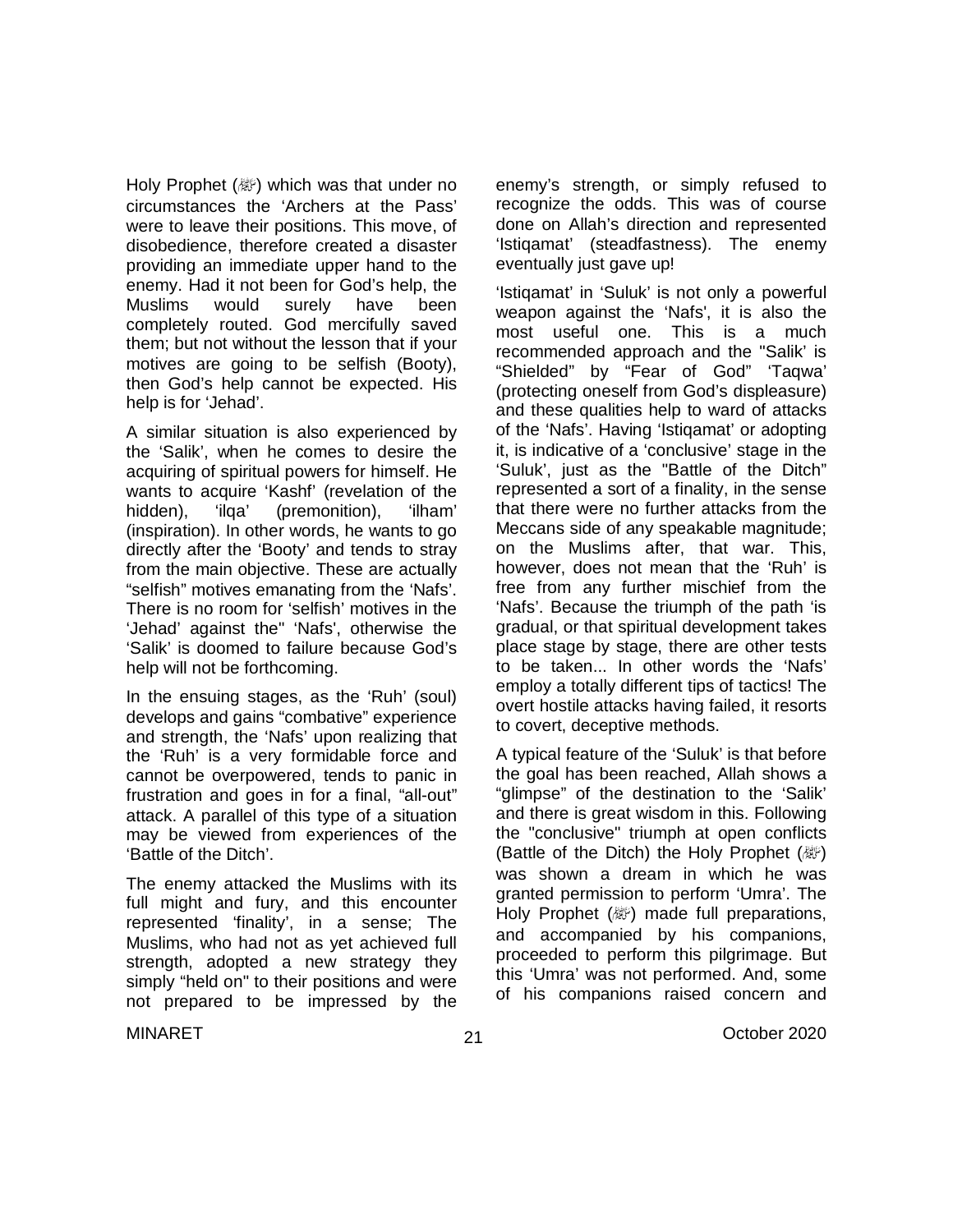pointed to the sanction of his dream. The Holy Prophet (ﷺ) replied that, "the sanction was granted by Allah, "but" it was not advised that the 'Umra' would be performed this year". Thus, the lesson which emerged from this incident was that of "Sabr" (Patience).

Similarly, patience and tests of it are necessary conditions of the 'Suluk'. The 'Salik' tends to get impatient, and laments about not having been rewarded despite his undertaking the rigours of the 'Mujahida'. But, there is an appointed time for everything and events are completely controlled by God. It is entirely His Will. The timing of the "awards" should not be pleaded for and cannot be dictated. The sensible approach is to persevere patiently.

The 'Nafs' now employs a new type of tactics—covert and deceptive! This is a Stage in the 'Saluk' where both the 'Nafs' and the 'Ruh' operate within their respective spheres and none has any power over the other. But the 'Nafs' being a habitual "mischief-monger" resorts, to guile and deception. Experiences connected with the 'Treaty of Hudaibiya' bear a parallel, was an inconclusive truce, to start with. But the enemy violated the rules, and deceptively attempted to penetrate the Muslim strength. So God ordered that the idols in the Kaa'ba should be smashed, i.e. the enemy should be completely crushed. With God's help, this is precisely what was done at the conquest of Mecca, leaving the enemy absolutely powerless.

Deep in the heart of man there are 'idols' those of "selfishness" and "egotism" – impossible to reach without God's help. But when help comes from God and these hidden 'idols' are crushed, a stage of spiritual heights has surely been reached. It is at this point in the 'Suluk' that the 'Nafs' has been overpowered by the 'Ruh', and becomes a "Muslim", as if it were, just like the conversion of the remaining Meccans following the breaking of the idols by the Holy Prophet (ﷺ) Instead of opposition to the 'Ruh', the 'Nafs' actually becomes cooperative.

Even after -the highest stage of 'Suluk' has been reached, the mischief of the 'Nafs' does not completely cease. There is periodical interference; now through its other traits, which are comparatively minor but about which the 'Salik' was heretofore unaware. An example of this is in the experience of the Muslims in the 'Battle of Hunain'; The Muslims were 'too sure' of victory on the basis of their enormous strength as compared to the enemy. But what actually happened was that simply on account of a natural factor, lack of visibility (light), they fell into disarray and at one stage had actually fled from the battle scene. Had it not been for the help of God and the Holy Prophet  $(\&$  who stood his ground, practically alone, facing the enemy, this battle would have been a catastrophe. The result was not only victory, but collection of booty of unprecedented proportions.

Having achieved domination over his 'Nafs', the 'Salik' tends to feel proud and may fall prey to yet another deceptive tactic of the 'Nafs'. He tends to ascribe his success to himself. It is, therefore, dangerous to forget the fact that it is God who bestows everything and the 'Salik' should pass on the credit to Him; where it properly belongs.

The achievement of 'spiritual heights'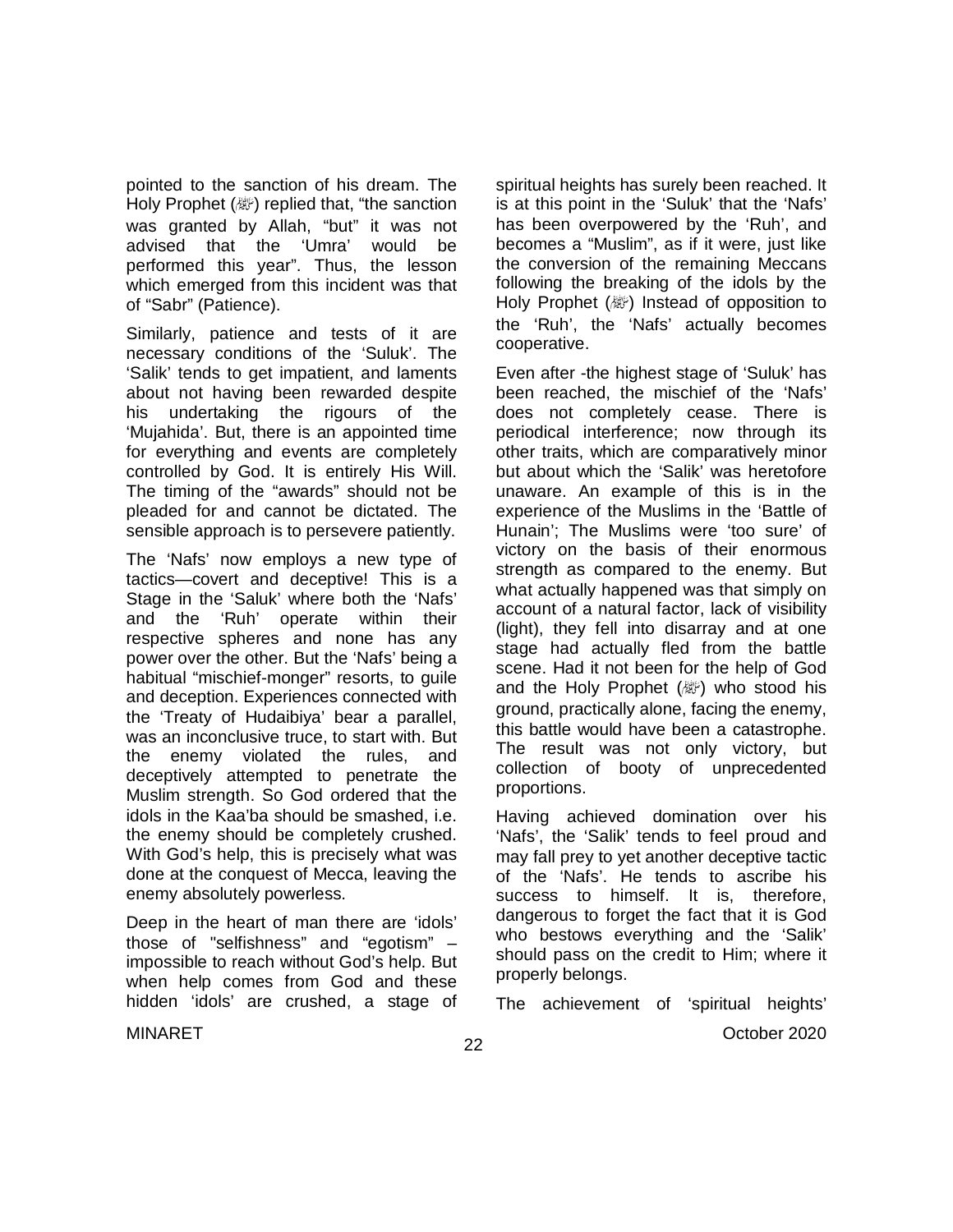provides such delightful "luxuries" of worship that one is tempted to busy himself in this in solitude, and to avoid any involvement in the spiritual development or correction of others. This approach and attitude is, however, not permitted. The Qur'anic injunction specifically stresses his interest and effect towards others, "save themselves and others from the fire". Those who engage themselves in solitary worship at this high stage, in effect become victims of the covert manpower (deception) by the 'Nafs' which succeeds in 'fooling' a man into believing something to be proper and good, whereas in reality it is not proper for him and is against Allah's commands.

Experiences connected with the 'Expedition of Tabuk' bear examples of the foregoing point. In that encounter against the Christians and the Jews, the Holy Prophet  $(\mathbb{Z})$  had greatly stressed participation in that effort, particularly for the people of Madina. This stress is included in the Qur'an (Sura 'Tauba'). Yet, there were some who did not respond to this call, and put forth excuses for staying behind—such as, that it was necessary for some men to stay in Medina as 'rear-guards' and that the heat would be too severe! Although some of their excuses appeared to be intelligent, their staying behind was really due to cowardice. Even God severely reprimanded these people and through the Qur'anic ordinances we find that only some were excused; while the rest were not excused.

It is incumbent upon one who has reached 'spiritual heights' not to ignore the right that others in the community have over him, and to keep before him the command of Allah and act accordingly.

The incident of Tabuk highlighted the point about the 'Hypocrites' who were outwardly with the Muslims from the beginning to the end, stayed among, the Muslims, but covertly they were upto mischief against the believers. The 'Nafs' also operates in a similar fashion. Its hypocritical traits can be dangerous as it disguise them, i.e. what appears to be, if 'good'. act is in reality not 'good'. Inflicting physical and mental cruelty on others i.e. persecution, to obtain one's rights or to correct them are examples of such deception of the 'Nafs'. This is an ever present danger from the "enemy within" band requires continuous watch and fore-armament.

It is significant that the Holy Prophet  $(\mathbb{Z})$ proceeded first with the purification of souls of men, and the eradication of evils of the world followed thereafter. This indicates that the reform of other cannot be achieved unless one thoroughly reforms oneself, and that an external spiritual and moral revolution has to be proceeded by an internal one.

====================

Abdullah lbn 'Amr (R.D.A) reported Allah's Messenger ( ﷺ) as saying: "None amongst you is a true believer unless his desires become subservient to what I have brought." (Mishkat)

\_\_\_\_\_\_\_\_\_\_\_\_\_\_\_\_\_\_\_\_\_\_\_\_\_\_\_\_\_\_\_\_\_\_\_\_\_\_\_\_\_\_\_\_\_\_\_\_\_\_\_\_\_\_\_\_\_\_\_\_\_\_\_\_\_\_\_\_\_\_\_\_\_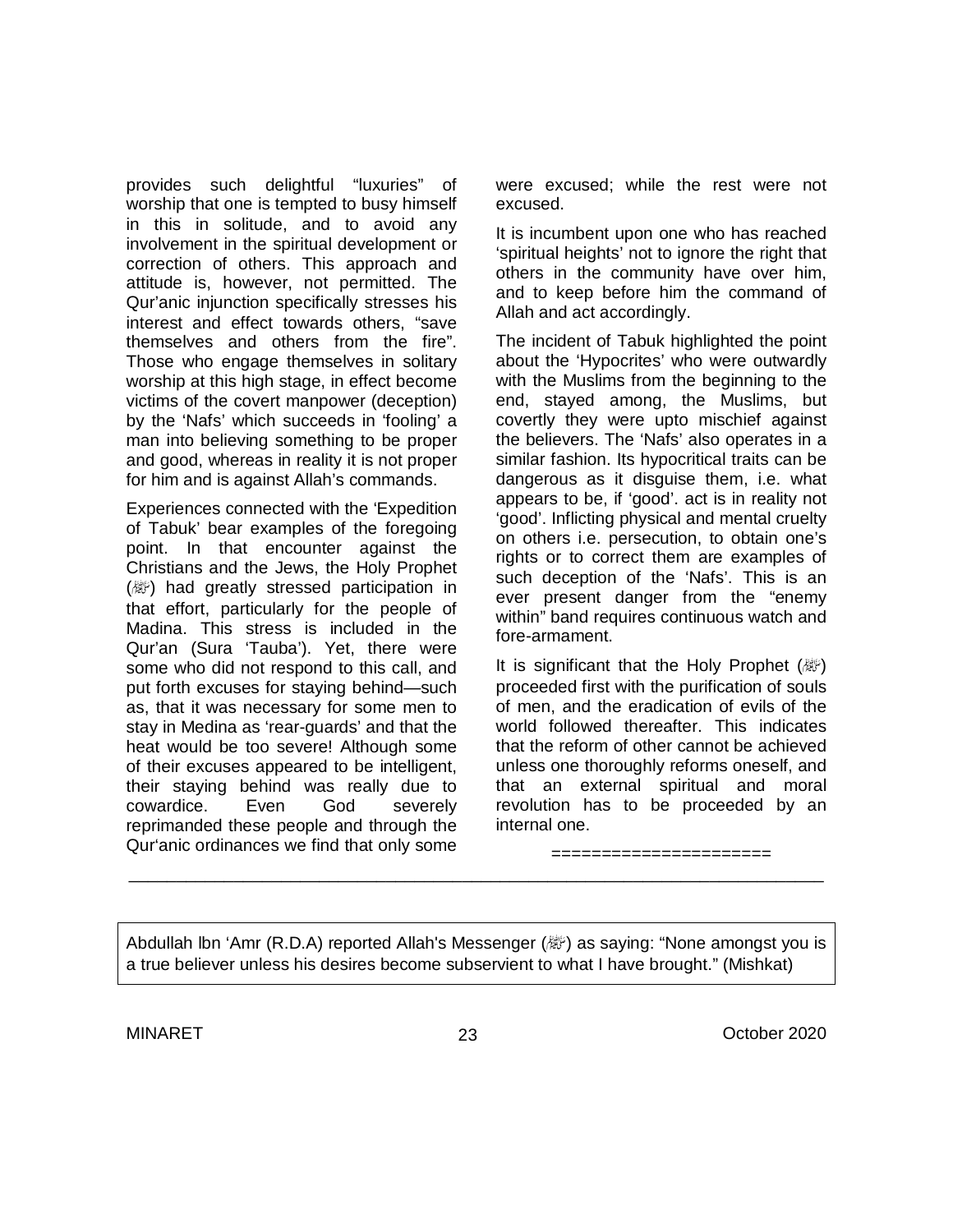## What the Bible says About Muhammad (مَرَّا الله عليه الله عليه الله عليه وسلم(

Ahmed Deedat

Say: "do you see? Whether this message be from Allah (God Almighty), and yet you reject it, and a witness from among the children of Israel bore witness of one like him . . . . . . " (Holy Qur'an 46: 10)

Mr. Chairman, Ladies and Gentlemen,

The subject of this evening's talk "What the BIBLE says about Muhammad  $(\ddot{x})$  — will no doubt come as a surprise to many of you because the speaker is a Muslim. How does it come about that a Muslim happens to be expounding prophecies from the Jewish and Christian Scriptures?

As a young man, about 40 years ago, l attended a series of religious lectures by a Christian theologian, a certain Rev. Hiten, at the "Theatre Royal", Durban.

#### **Pope or Kissinger?**

This Reverend gentleman was expounding Biblical prophecies. He went on to prove that the Christian Bible foretold the rise of Soviet Russia, and the Last Days. At one stage he went to the extent of proving that his Holy Book did not leave even the Pope out of its predictions. He expatiated vigorously in order to convince his audience that the "Beast 666" mentioned in the Book of Revelation — the last book of the New Testament — was the Pope, who was the Vicar of Christ on earth. It is not befitting for us Muslims to enter into this controversy between the Roman Catholics and the Protestants. By the way, the latest Christian exposition of the "Beast 666" of the Christian Bible is Dr. Henry Kissinger. Christian scholars are ingenious and indefatigable in their efforts to prove their case.

Rev. Hiten's lectures led me to ask that if the Bible foretold so many things — not even excluding the "Pope" and "Israel", then surely it must have something to say about the greatest benefactor of mankind  $\sim$ the Holy Prophet Muhammad  $(\&$ .

As a youngster I set out to search for an answer. I met priest after priest, attended lectures, and read everything that I could lay my hands relating to the field of Bible prophecies. Tonight l am going to narrate to you one of these interviews with a dominee of the Dutch Reformed Church.

#### **Lucky Thirteen**

I was invited to the Transvaal to deliver a talk on the occasion of the Birthday celebration of the Holy Prophet Muhammad (變). Knowing that in that Province of the Republic, the Afrikaans language is widely spoken, even by my own people, I felt that I ought to acquire a smattering of this language so as to feel a little "at home" with the people. I opened the telephone directory and began phoning the Afrikaansspeaking churches. I indicated my purpose to the priests that I was interested in having a dialogue with them, but they refused my request with "plausible" excuses. No. I3 was my lucky number. The thirteenth call brought me pleasure and relief. A dominee Van Heerden agreed to meet me at his home on the Saturday afternoon that I was to leave for Transvaal.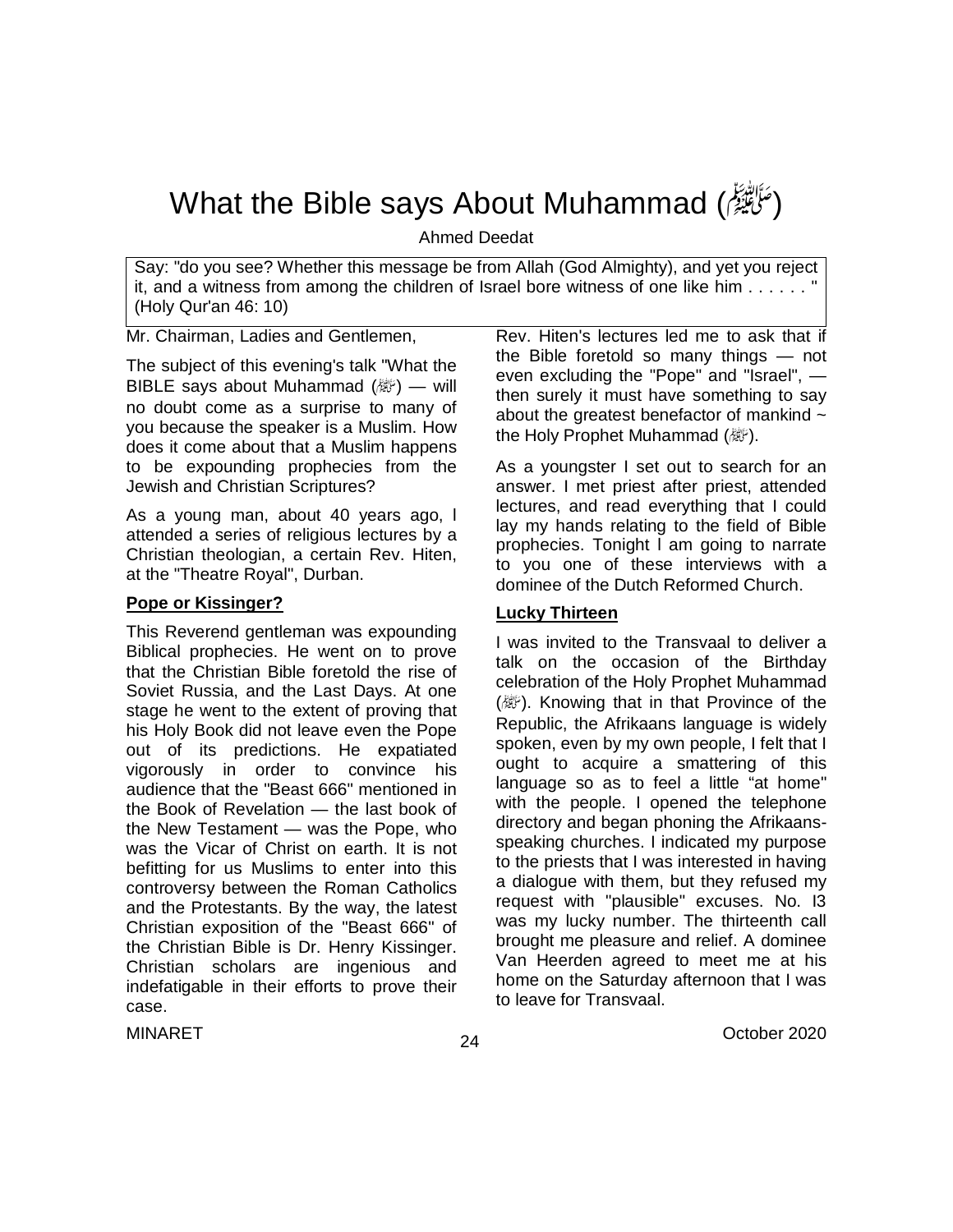He received me on his verandah with a friendly welcome. He said if I did not mind, he would like his father-in-law from the Free State (a 70-year-old man) to join us in the discussion. I did not mind. The three of us settled down in the dominee's library.

#### **Why nothing?**

I posed the question: "What does the Bible say about Muhammad ( / without hesitation he answered, "Nothing!" I asked: "Why nothing? According to your interpretation the Bible have so many things to say about the rise of Soviet Russia and about the Last Days and even about the Pope of the Roman Catholics?" He said, "Yes; but there was nothing about Muhammad ( ﷺ)!" I asked again, "Why nothing? Surely this man Muhammad (*剛*) who had been responsible for bringing into being a worldwide community of millions of believers who, on his authority, believe in

- 1) The miraculous birth of Jesus,
- 2) That Jesus is the Messiah,

3) That he gave life to the dead by God's permission, and that he healed those born blind and the lepers by God's permission.

Surely this book (the Bible) must have something to say about this great Leader of men who spoke so well of Jesus and his mother Mary?"

The old man from the Free State replied. "My son, l have been reading the Bible for the past 50 years, and if there was any mention of him, I would have known it,"

#### **Not One by name!**

I enquired: "According to you, are there not hundreds of prophecies regarding the coming of Jesus in the Old Testament."

The dominee interjected: "Not hundreds, but thousand!" l said, "l am not going to dispute the thousand and one prophecies in the old Testament regarding the coming of Jesus Christ, because the whole Muslimworld has already accepted him without the testimony of any Biblical prophecy. We Muslims have accepted the de facto Jesus on the authority of Muhammad (صلى الله عليه وسلم (alone and there are in the world today no less than 1,000,000,000 followers of Muhammad (變) who love, respect and revere the great messenger of God - JESUS CHRIST — without having the Christians to convince them by means of their Biblical dialectics. Out of the 'thousands' of prophecies referred to, can you please give me just one single prophecy where Jesus is mentioned by name? The term 'Messiah', translated as 'Christ', is not a name but a title. Is there a single prophecy where it says that the name of the Messiah will be JESUS, and that his mother's name will be MARY, that his supposed father will be JOSEPH THE CARPENTER, that he will be born in the reign of HEHOD THE KING, etc.etc.? No! There are no such details! Then how can you conclude that those 'thousand' prophecies refer to Jesus?"

#### **What is Prophecy?**

The dominee replied: "You see, prophecies are word-pictures of something that is going to happen in the future. When that thing actually comes to pass, we see vividly in these prophecies the fulfillment of what had been predicted in the past." l said: "What you actually do is that you deduce, your reason, you put two and two together." He said: "Yes." I said: "If this is what you have to do with a 'thousand'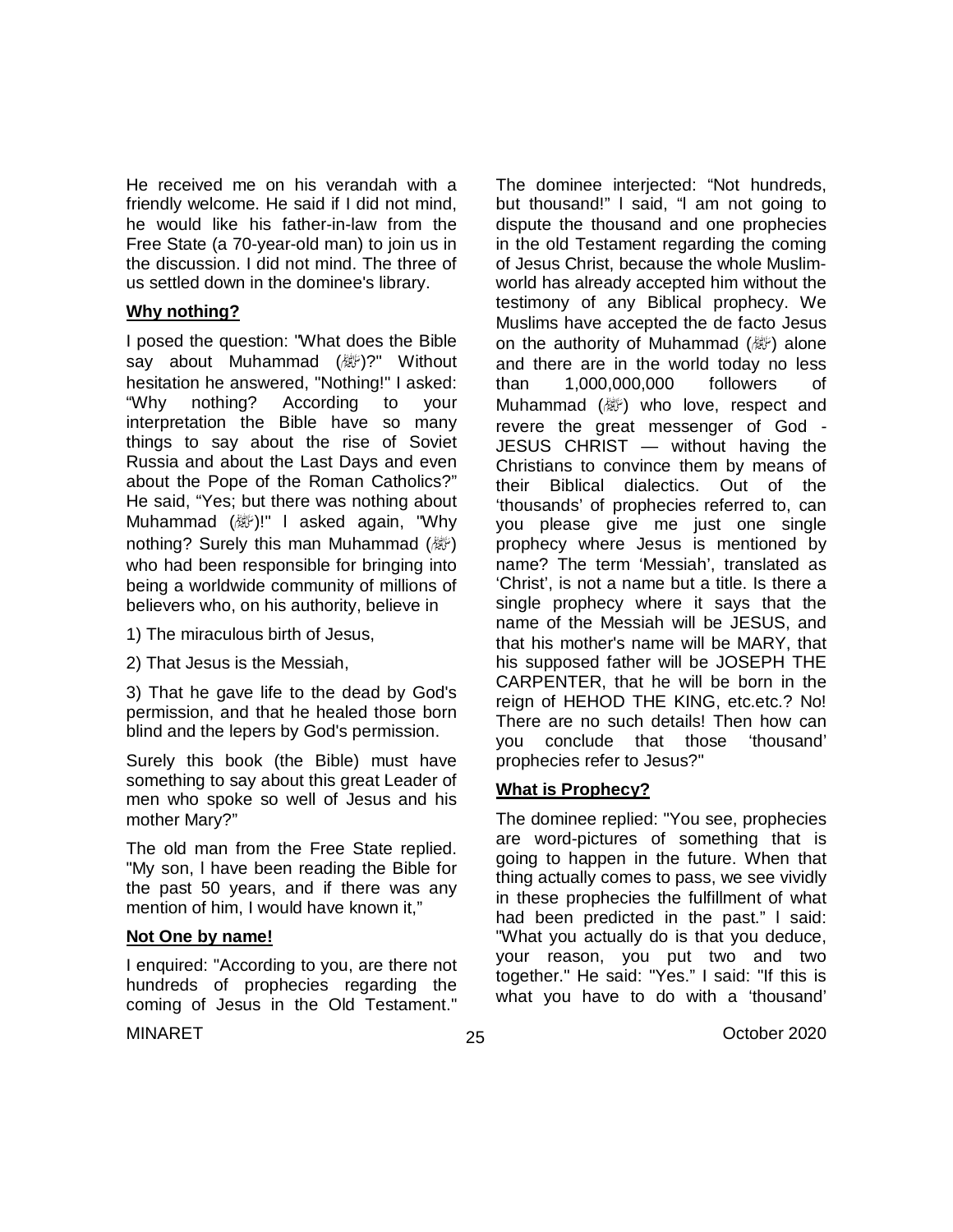prophecies to justify your claim with regard to the genuineness of Jesus, why should we not adopt the very same system for Muhammad ( )?" The dominee agreed that it was a fair proposition, a reasonable way of dealing with the problem.

I asked him to open up Deuteronomy, chapter l8, verse 18, which he did. I read from memory the verse in Afrikaans, because this was my purpose in having a little practice with the language of the ruling race in South Africa.

'N PROFEET SAL EK VIR HULLE VERWEK UIT DIE MIDDE VAN HULLE BROERS, S008 JY IS, EN EK SAL MY WOORDE IN SY MONDLE' EN HY SAL AAN HULLE SE ALLES WAT EK HOM BEVEEL. Deut. 18:18.

The English translation reads as follows:-

MINARET October 2020 I will raise them up a Prophet from among their brethren, like unto thee, and l will put my words in his mouth; and he shall speak unto them all that I shall command him. Prophet like Moses having recited the verse in Afrikaans, I apologized for my uncertain pronunciation. The dominee assured me that I was doing fine. I enquired: "To whom does this prophecy refer?" Without the slightest hesitation he answered: "JESUS" I asked: "Why Jesus his name is not mentioned here?" The dominee replied: "Since prophecies are word-pictures of something that is going to happen in the future, we find that the wordings of this verse adequately describe him. You see the most important words of this prophecy are 'SOOS JY IS' (like unto thee), ~ LIKE YOU "- like Moses and Jesus is like Moses. I questioned: "In which way is Jesus like Moses?" The answer was: "In the first place Moses was a JEW and Jesus

was also a JEW; secondly Moses was a PROPHET and Jesus was also a PROPHET -- therefore Jesus is like Moses and that is exactly what God had foretold Moses – "SOOS JY IS". "Can you think of any other similarities between Moses and Jesus?" I asked. The dominee said that he could not think of any. I replied; "If these are the only two criteria for discovering a candidate for this prophecy of Deuteronomy 18:18, then in that case the criteria could fit any one of the following Biblical personages after Moses: Solomon, Isaiah, Ezekiel, Daniel, Hosea, Joel, Malachi, John the Baptist etc., because they were also all Jews as well as Prophets. Why should we not apply this prophecy to any one of these prophets, and why only to Jesus? Why should we make fish of one and fowl of another?" The dominee had no reply. I continued: "You see, my conclusions are that Jesus is most unlike Moses, and if I am wrong l would like you to correct me."

#### **Three Unlikes**

So saying, I reasoned with him: In the FIRST place Jesus is not like Moses, because, according to you -- 'JESUS IS A GOD', but Moses is not God, is this true?" He said: "Yes." I said; "Therefore Jesus is not like Moses!" SECONDLY, according to you 'JESUS DIED FOR THE SINS OF THEE WORLD', but Moses did not have to die for the sins of the world. Is this true?" He again said: "Yes." I said: "Therefore Jesus is not like Moses!" "THIRDLY, According to you 'JESUS WENT TO HELL FOR THREE DAYS', but Moses did not have to go there. Is this true?" He answered meekly: "Y-e-s." I concluded; 'Therefore Jesus is not like Moses!"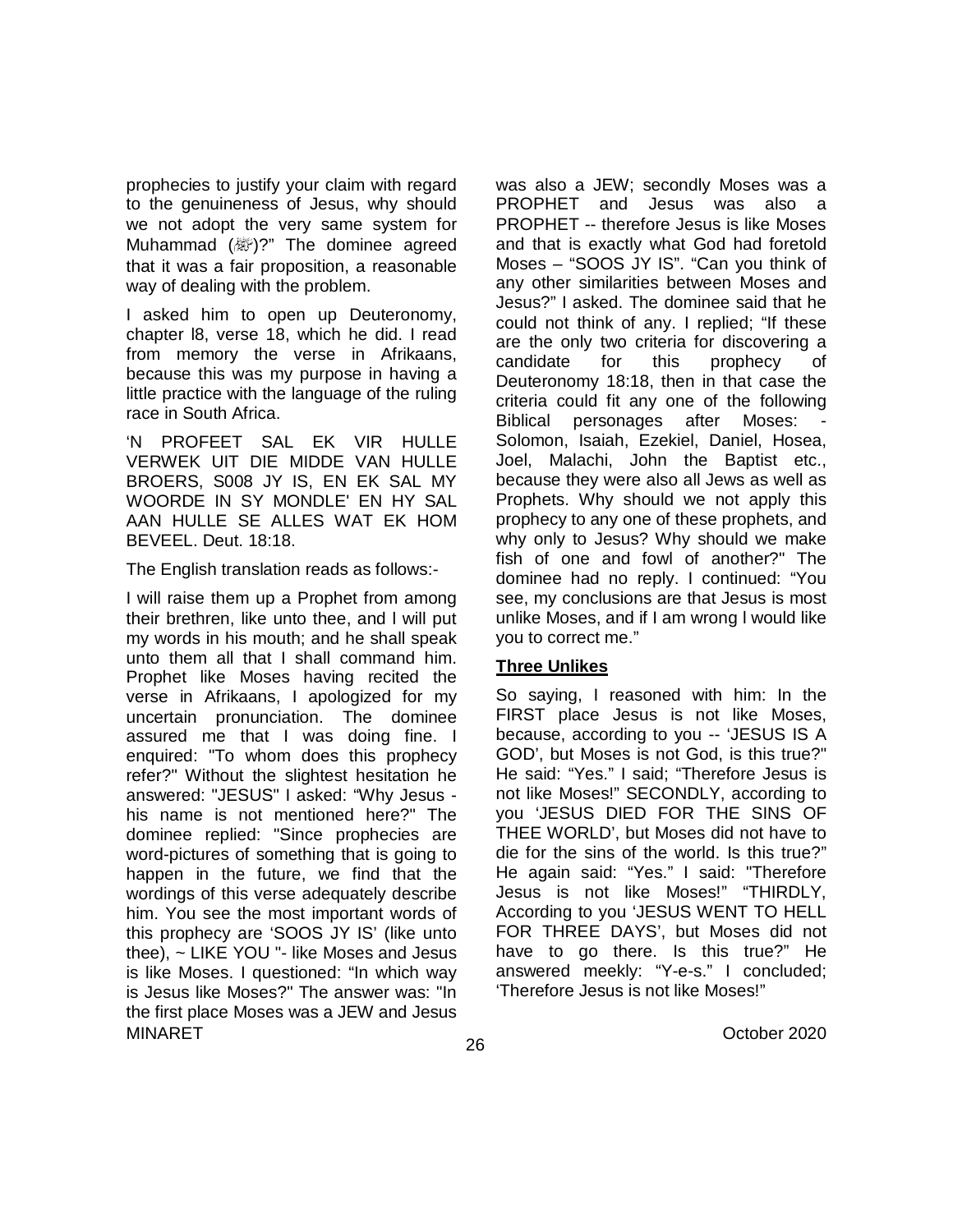"But dominee," I continued: "these are not hard facts, solid facts, tangible facts, they are mere matters of belief over which the little ones can stumble and fall. Let us discuss something very simple, very easy that if your little ones are called in to hear the discussion, would have no difficulty in following it, shall we?" The dominee was quiet happy at the suggestion.

#### **Father and Mother**

(1) "Moses had a father and a mother. Muhammad ( ﷺ) also had a father and a mother. But Jesus had only a mother, and no human father, Is this true?" He said: "Yes" I said: "DAAROM IS JESUS NIE SOOS MOSES NIE, MAAR MUHUMMED ( ) IS SOOS MOSES!" Meaning: "Therefore Jesus is not like Moses, but Muhammad (變) is like Moses!" (By now the reader will realize that I was using the Afrikaans language only for practice purposes. I shall discontinue its use in this narration).

#### **Miraculous Birth**

(2) "Moses and Muhammad  $(\mathbb{W})$  were born in the normal natural course, i.e., the physical association of man and woman; but Jesus was created by a special miracle. You will recall that we are told in the Gospel of St. Matthew 1:8" '….. BEFORE THEY CAME TOGETHER, (Joseph the Carpenter and Mary), SHE WAS FOUND WITH CHILD BY THE HOLY GHOST.' And St. Luke tells us that when the good news of the birth of a holy son was announced to her, Mary reasoned: HOW SHALL THIS BE, SEEING I KNOW NOT A MAN? AND THE ANGEL ANSWERED AND SAID UNTO HER, THE HOLY GHOST SHALL COME UPON THEE, AND THE POWER OF THE HIGHEST SHALL OVERSHADOW THEE: .....' (Luke 1:35). The Holy Qur'an confirms the miraculous birth of Jesus, in nobler and sublimer terms. In answer to her logical question: "O my Lord! How shall I have a son when no man hath touched me? The angle says in reply: "Even so: Allah createth what He willeth: when He hath decreed a plan, He but saith to it "Be," and it is" (Al-Qur'an 3: 47). It is not necessary for God to plant a seed in man or animal. He merely wills it and it comes into being. This is the Muslim conception of the birth of Jesus". (When l compared the Qur'anic and the Biblical versions of the birth of Jesus to the head of the Bible Society in our largest city, and when I enquired: "Which version would you prefer to give your daughter, the QUR'ANIC version or the Biblical version?" The man bowed his head and answered: "The Qur'anic". In short, I said to the dominee: "Is it true that Jesus was born miraculously as against the natural birth of Moses and Muhammad  $(\&\)$ ?" He replied proudly: "YES!" l said: "Therefore Jesus is not like Moses, but Muhammad (纖) is like Moses. And God says to Moses in the Book of Deuteronomy 18:18 "LIKE UNTO THEE" (Like You, Like Moses) and Muhammad (, is like Moses."

#### **MARRIAGE TIES**

(3) "Moses and Muhammad  $(\mathbb{W})$  married and begat children, but Jesus remained a bachelor all his life. Is this true?" The dominee said: "Yes". l said: "Therefore Jesus is not like Moses, but Muhammad (變) is like Moses.'

#### **JESUS REJECTED BY HIS PEOPLE**

(4) "Moses and Muhammad (變) were

27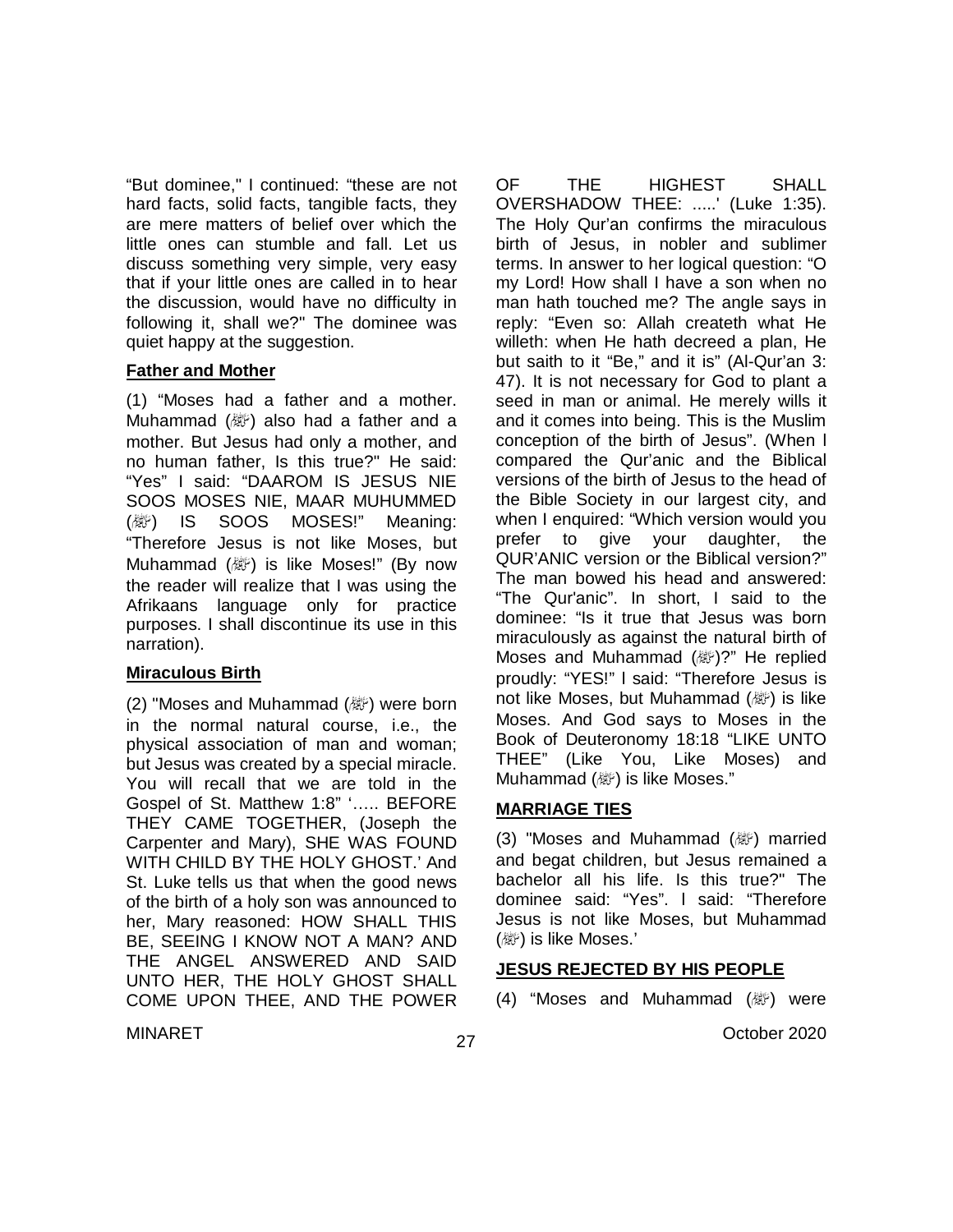accepted as prophets by their people in their very lifetime. No doubt the Jews gave endless trouble to Moses and they murmured in the wilderness, but as a nation, they acknowledged that Moses was a Messenger of God sent to them. The Arabs too made Muhammad's life impossible. He suffered very badly at their hands. After 13 years of preaching in Mecca, he had to migrate from the city of his birth. But before his demise, the Arab nation as a whole accepted him as the Messenger of Allah. But according to the Bible — 'HE (Jesus) CAME UNTO HIS OWN, BUT HIS OWN RECEIVED HIM NOT.' (John 1:11). And even today, after two thousand years, his people - the Jews, as a whole, have rejected him. Is this true?" The dominee said: "Yes." I said: "Therefore Jesus is not like Moses, but Muhammad (繳) is like Moses."



\_\_\_\_\_\_\_\_\_\_\_\_\_\_\_\_\_\_\_\_\_\_\_\_\_\_\_\_\_\_\_\_\_\_\_\_\_\_\_\_\_\_\_\_\_\_\_\_\_\_\_\_\_\_\_\_\_\_\_\_\_\_\_\_\_\_\_\_\_\_\_\_\_

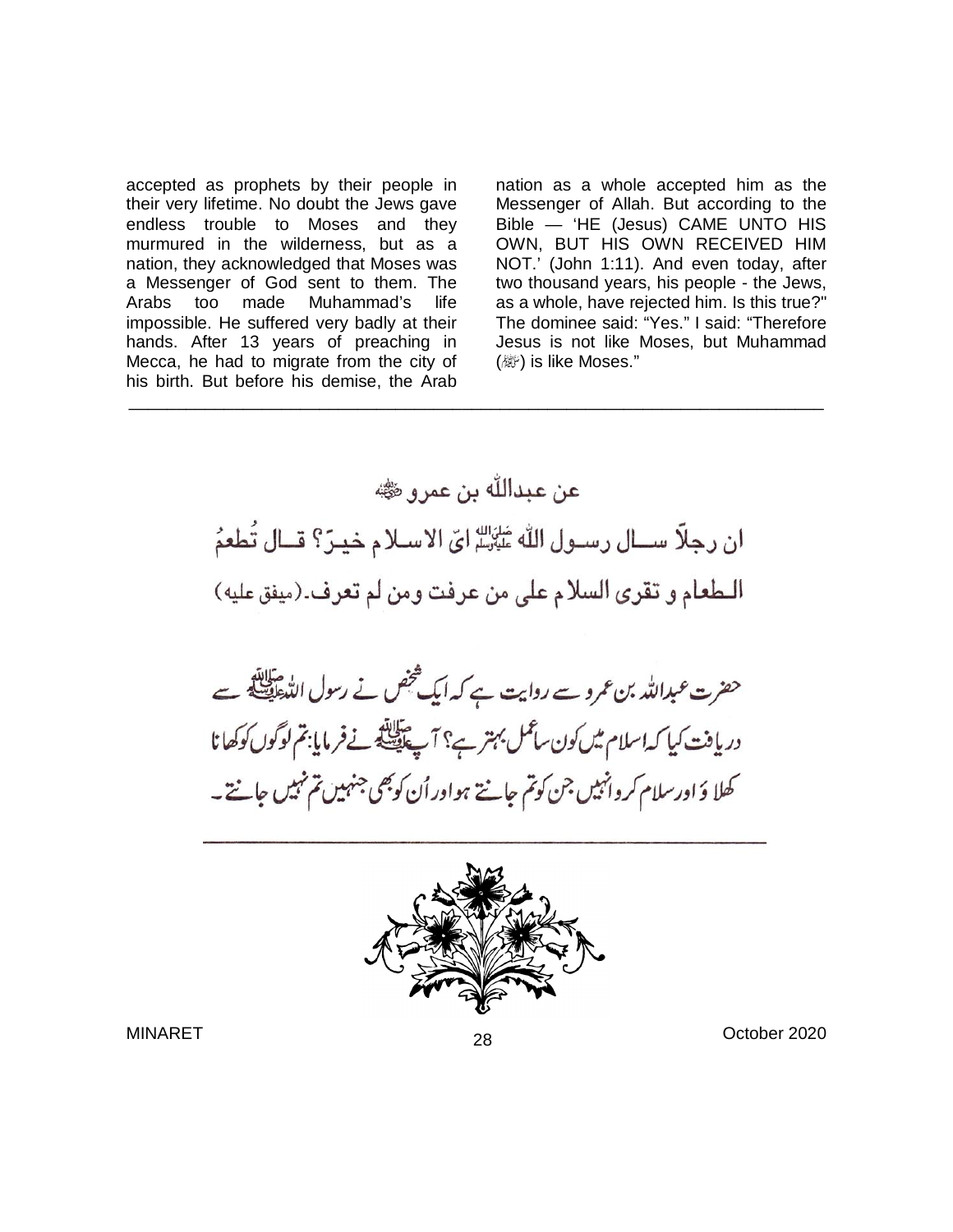ارتکاب کرنااورآپ پیکیلی ہےاس کے باتھ کاننے کاحکم صادر ہونا، حالانکہ بڑی اُدنچی سفارش بھی تھی اس کے باوجود انصاف کے تقاضے یورے فرمانا بہت مشہور ہے، آپ پیچلینے کے انصاف کے معاملہ میں بڑے چھوٹے،امیر،غریب، دوست اور بٹمن کوبھی نہ دیکھتے۔

آپ پیچلنگے وہ نبی رحمت ہیں جن کے ذریعہ دونوں جہانوں نےصلاح دفلاح اورنجات پائی،آپ پیچینے کا ہڑکل عمل خپراور ہرقول،قولِ رحت تھا۔آپ پیچلینچھ جانی بٹمن کوبھی معاف فرماديا كرتے تھے،حضرت عائشہ رضی (للہ عنہافر ماتی ہیں کہ'' آپ ۔<br>علیقے نے اپنی ذات کے حق کیلئے بھی انقام نہ لباہاں جب آپ ۔<br>علی ایکس حرمت اللہ کی بے حرمتی دیکھتے تو اللہ کے واسطے اس کا انقام ليتے يہ

غزوهَ أحدثيں كفارنے آپ پیچیلیفی کا دندارمبارك شہید كرديا بمر اور پيشانى بھى دخى كردى اس حالت ميں بھى آپ تلاتين كى زبان مبارك پر پيالفاظ تھے جن كامفہوم پہ ہے كہ'' خدايا!ميري قوم کا ہے گناہ معاف کردے کیونکہ ہہ نہیں جانتے''۔ ہم پر فرض عائد ہوتا ہے کہ کہ ہم بھی سیرت پاک کو اپناتے ہوئے اپنے جانی ڈمنوں کے پی میں دعا کریں اس ت صرف ہمیں اجر ملے گا بلکہ ہم ان کے دل جیت لیں گے اس طرح دشمن بھی دوتی پرمجبورہوجا ئیں گے۔

اور ایوانِ حکومت بھی، تمام ممالک کے دنو دبھی پہیں تھرائے جاتے بیں اور ہر کوئی شیر وشکرنظرآتا ہے،فرائض حکمرانی بھی اورآ داپ جبانبانی بھی پہیں تعلیم فرمائے جارہے ہیں،علوم دین دشریعت کا دارالعلوم بھی یہی ہے اور عدالت بھی یہی ہے۔ نی کریم اینے سب ہے زیادہ عدل فرمانے والے تھے،ایک روز آپ تلافینینی تقسیم فرمار ہے تھے کہ ایک شخص آیااورآپ تلافینے پر جعک کیا،آپ پی ایک ے مجوری سوکھی شاخ ہے جو آپ پی ایک کے دستِ مبارک میں تھی اسے ٹھوکا دیا جس سے اس فحض کے منہ پر خراش آ كنى آپ عليه الله فى فى فى الحاست تصاص لے لواس نے عرض کی یا رسول اللہ میں نے معاف کردیا آپ کی لیٹے کی سیرت مطہرہ کئی ایسے داقعات ہے پُہ ہےجس سےعدل دانصاف صاف نظراً تاہئے ہمیں بھی جاہئے کہ ہم ان داقعات کی روشی میں اپنے گریبان میں بھی حجعانکیں کہ ہم کہاں تک اس سیرت پاک کواپنا رہے ہیں۔

آپ تلافید عدل وانصاف تحسلسلے میں یوراایوراخیال فرماتے اس معاملہ میں آپ پالینے نے کی کے ساتھ ذرہ برابر بھی رعایت رداندر کلی جس کی داختخ مثال ہے ہے کہ آپ پیچلنگانے نے اکثر حضرت فاطمه رضي (لله عنهاسة بصي فرمايا كه'' بيثي ايسانة بجحدنا كه تم نبي کی بٹی ہو، قیامت کے دن تہبارےاعمال ہی کام آئیں گے'' اس طرح ایک داضح ثبوت عرب کے معزز قبیلہ کی خاتون کا چوری کا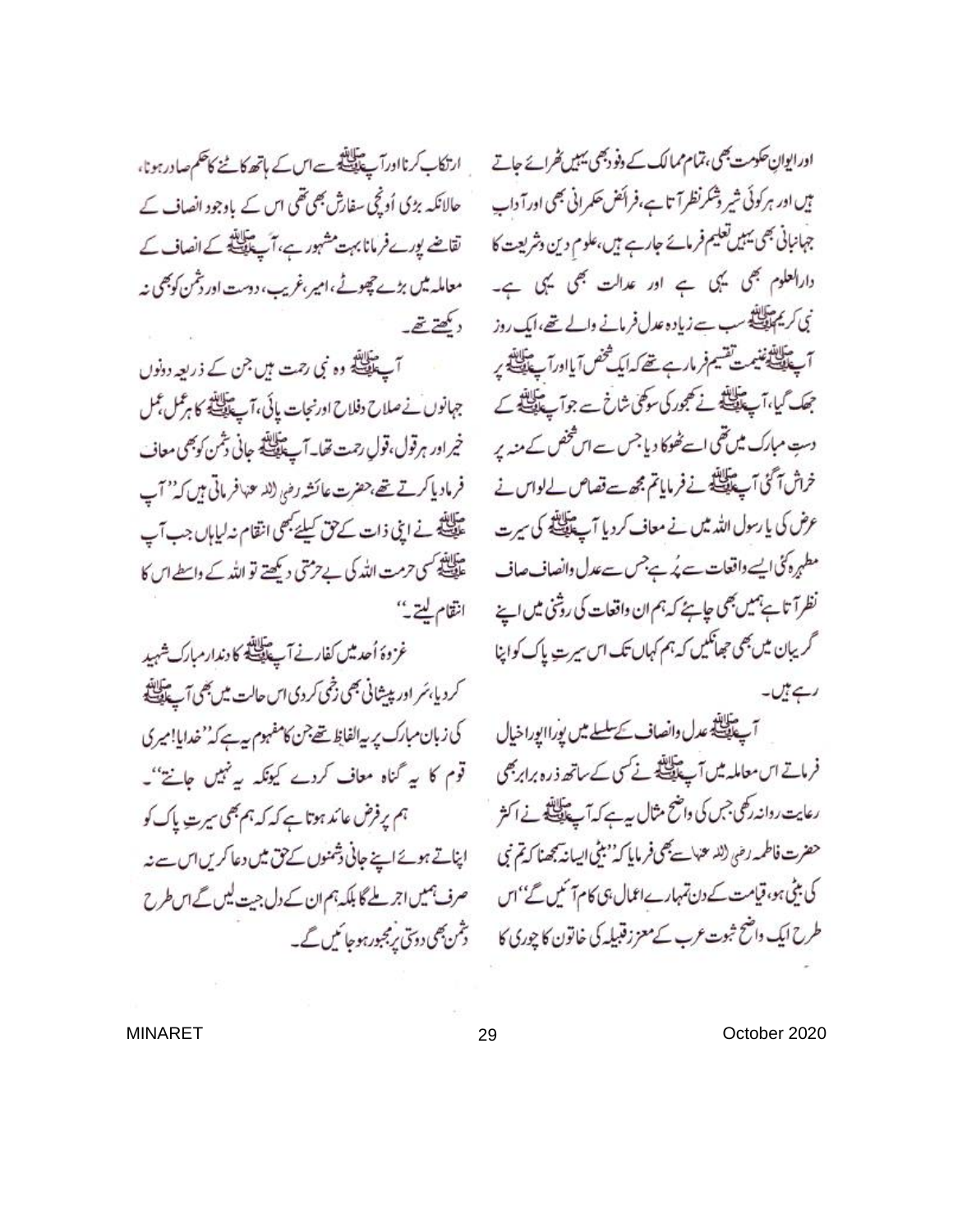اور بیوادَں کی خبر گیری، ضعیفوں اور مظلوموں کی دیگیری آب سابقہ<br>علی کامعمول تھا۔

بزاروں مخالفتیں ہوئیں، ہزاروں تشددہوئے،ہزاروں مصائب آئے مگر آپ پیچیلنڈ کے صبر واستقلال، عزم وحوصلے اور غفوودرگذر میں کوئی فرق نہیں آیا۔اللہ کے کجروے پر گھریارسب چوڑ دیے گر دین اسلام کی تبلیغ سے مند نہ موڑا۔ آپ پی کے نے جب تجارت کے پیشے کواپنایا تو ایک بااصول اور ایماندار تاجر کی حیثیت ہےآپ پالینڈ کاشرہ دور دورتک پھیل گیا۔آپ پالینڈ کی امانت دویانت کے سب عرب کے بڑے سے بڑے تاجر کی تمنآ ہوتی کہ کہ وہ آپ پالگے کی شرکت میں تجارت کرتے اور منافع کمائے آپ پیلانچ کی ای دیانتداری کے سب مکہ کی ایک متمول خاتون حضرت خديجه رضي (لله عنهانے آپ پہلانے کے ذریعے اپنا سامانِ تجارت شام بھیجنے کا فیصلہ کیا۔اس نیک عورت کے دوشوہر کے بعد دیگرےفوت ہوگیے تھے۔اُن کاتمام در ثہ اُنہیں ملاتھا۔ حضرت خديجه رضى (لله عنهان آب تأليفي كونكاح كابيغام مجبحواياجس كوآپ اللج فى فى اپنے چاپوطالب كے مشورہ حے قبول فرماليااور ابوطالب بى فى نكاح يزهايا-

اہلِ عالم نے دیکھا کہ آپ پیچلنے کو ملکِ عرب کی حکومت دسلطنت حاصل ہوچکی ہے دُنیا کی دولت کا قدموں میں ڈ حیرانگاہےکیں آپ پیچلنڈ کے فقر وفاقہ ،سادگی وانکساری اورخلوص وحیت کا دبی عالم ہے،سر کارود عالم میں،تکرلباس مبارک میں اب بھی پیوند گلے ہوئے ہیں دسترخوان کی زینت وہی بھ کی روٹی اور

تھجوریں ہیں۔ایوانِ شاہی خوداپنے دستِ مبارک سے تعمیر کردہ مسجد ہے،اس سجد میں بچھی ہوئی چٹائیاں آپ پیچلینے کا تخت شاہی ہیں۔قوم کے ہرادنیٰ واعلیٰ کے ساتھ عزت واحترام اورشفقت دعنایت کا کیساں سلوک ہے جانثار اور فرما بردار چشم وابرو کے اشارے پر جانیں شارکرنے کو ہمہ دقت حاضر ہیں مگر ابنی پاریش مبارک خود درست فرماییتے ہیں، پیوند لگے کیڑے سننے میں کوئی عار محسوس نہیں ہوتی دونوں جہاں کے شہنشاہ ہیں مگر گھر کی کل کا ئنات ایک بور یااورایک جاریائی ہےاستراحت بھی فرماتے ہیں تونشان جسم اطہر پراُلجرآتے ہیں۔ نہ کوئی کرّ وفرے، نہ کوئی شان وثؤكت ہےنہ نوكر ہيں نہ جاكرية كل وقناعت اورفقر وفاقہ كاعالم ىيەہےكەگھرسے كى كى دن تك دھواں أٹھتانظر نہيں آتااور فاقوں پر فاقے ہوجاتے ہیں۔کیکن اس عالم غربت میں بھی اس شہنشاہ دو عالم کے جود وسخااور پخشش وعطا کود پکھتے کہ کوئی سائل دراقدس سے مجھی محردم<sup>تہیں</sup> جاتا ایسانجھی ہوا کہ کوئی سائل آیا اور گھر میں چند تھجوروں کےعلاوہ اورکوئی <u>شے کھانے کی نہ ہوتی</u> تو وہ پھجور س ہی اس کوعطا کردیں اور نبی ایک کے گھر میں اس دن فاقہ ہی رہا۔

مدينه ميس جب دوسرے واليان ملك، امراتے سلطنت یا سفراء آتے ہیں تو اس شہنشاہ عرب کے دربار کو دیکھ کر جران وَحْشَدرره جاتے ہیں وہ دیکھتے ہیں کہ حضور اللہ ایک مسجدِ نبوی میں قیام فرمامیں جس کافرش ودیواریں کچی ہیں ستون کھجور کے درختوں کے تنوں اور جیت چوں کی بنی ہوئی ہے لیکن یہی مسجد عبادت گاہے MINARET October 2020 30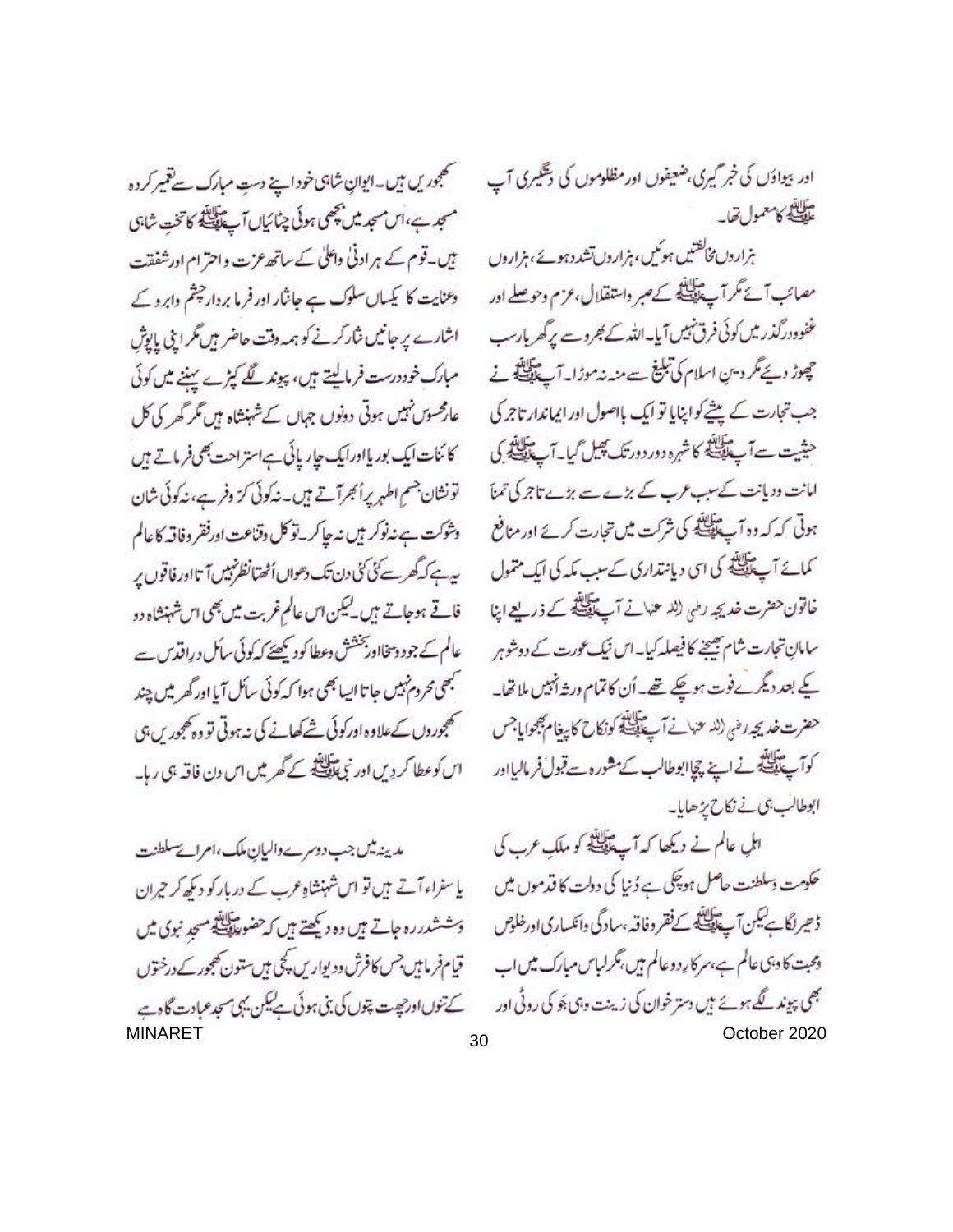جھلک اور ہرحسن کارنگ ملتا ہے۔اس کے بارے میں قر آن پاک يس ہے کہ: انك لعلى خلق عظيم ط "ے شک آپے پیکلینگ اخلاق کے بلند مرتبہ یر فائز ہیں۔" آپ کی ایک فودارشادفرمایا کہ 'میں محاسنِ اخلاق کی بھیل کے لئے بھیجا گیاہوں۔'' حضرت سعد بن ہشام بن عامر رضی (للہ عنہ نے جب حضرت عائش*ة صد*يقه رضي (لله عنها سے حضورا کر م<mark>عليٰ في</mark>و خلق کے بابت دريافت كيا تو أم المومنين عائشة صديقه رضي (لا عنه\ نے جواب ميس فربايا: `` كياتو قر آن نبيس يز هتا؟ '` حضرت سعد رضي (لله حنہ نے جواب دیا کہ'' قرآن پڑھتاہوں'' پیُس کرحضرت عائشہ صديقہ رضى (للہ عنہا نے فرمايا كہ'' نبى تلايقے كاخلق قرآن ہے'' ارشادصديقه كامطلب بيه يحكه قرآن مين جس قدرمحاس اخلاق مذکورہ ہیں وہ سب آپ پالیتی کی ذات اقدس میں یائے جاتے ہیں غرض ديگر كمالات كى طرح محاسن اخلاق ميں بھى آپ تلك كا كامرتبه سب سے بڑھاہواہے۔ لے گیا فوق انبیاء پر خُلق میں اور خُلق میں

آپ پالینس کی ذات گرامی حسن اخلاق دحسن کردار کا ایک اعلیٰ نمونهٔ تھی، بیاروں کی تیارداری، ہمسائیوں کے حقوق کا لحاظ، چھوٹوں پرشفقت ورحت، بزرگوں کی عزت وحرمت، پتیموں

<sup>س</sup>س میں تھااس کاعلم اور *کس میں اس کا سا کر*م

"اورہم نے آپے اللہ کوتمام جہانوں کے لئے رحمت بنا کر بھیجا۔'' آپ پیچینی کی پا کیاز اور اعلیٰ سیرت دراصل انسانیت کا ایک اعلیٰ ممونہ ہے۔آپ پالینڈ جو پیغام لائے وہ سب جن وانس کیلئے تھا۔ اس میں وہ لوگ بھی شامل ہیں جو آپ پانگے کے عہد سعادت کے بعدتا قيام قيامت بيدابون كے -آپ پايلنگه اس كامل بيغام كا كامل عملی نمونہ تھے اس لئے ہڑ خص آپ پالیتھ سے ہدایت پاسکتا ہے۔ آپ پیچینڈ تمام انسانوں کیلئے کملی نمونہ ہیں۔قرآن نے واضح کیا ہےکہ۔ لقد كان لكم فى رسول الله أسوة حسنةط ''بےشک تمہارے لئے اللہ کے رسول کی زندگی میں بہترین نمونہ  $\stackrel{``}{\rightarrow}$ خاتم الانبياءَ اللَّهِ كَى حياتٍ مباركه كا ايك ايك گوشه، ايك ايك پبلو ادر ایک ایک نمونہ ایپا منور و روثن اور دامنع و لکش ہے کہ ز فرق تا بقدم ہر کا کہ می نگرم كرشمه دامن دل مى كند كه جااينجاست دنیامیں اخلاق کے بڑے بڑے معلم پیدا ہوئے جن کے کمتب میں آ کر بڑی بڑی قوموں نے ادب کا زانو تذکیااورادب واخلاق کے وہ سبق اُن سے حاصل کئے جو سینکڑ وں اور ہزاروں برں گز رجانے کے بعد بھی اب تک ان کو یاد ہیں اور پچ ہیے کہ آج جہاں بھی حسنِ اخلاق کا کوئی نمونہ ہےتو وہ حضورِاکر مہنگاتھ کی ہی دی ہوئی تعلیم مبارکہ کا ایک درق ہے۔آپ پیچلنگھ کی ذات اقدس اخلاق کے اعتبارے وہ منورآ فیآب ہے جس میں ہرخونی کی MINARET October 2020 31